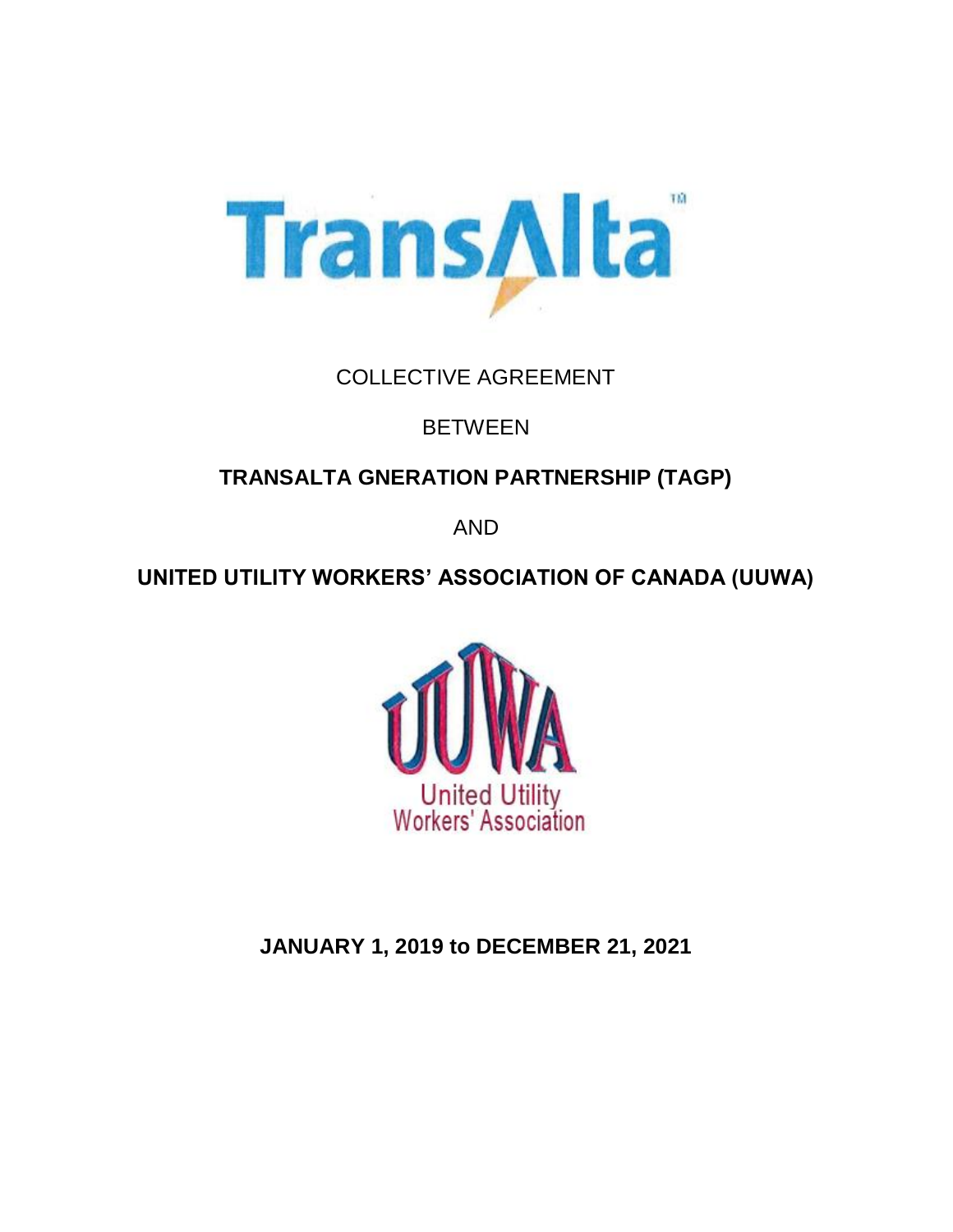# **AGREEMENT**

Effective **January 1, 2019 to December 31, 2021**

**between**

TRANSALTA GENERATION PARTNERSHIP hereinafter designated and referred to as the "Company" and the

UNITED UTILITY WORKERS' ASSOCIATION OF CANADA hereinafter designated and referred to as the "Association"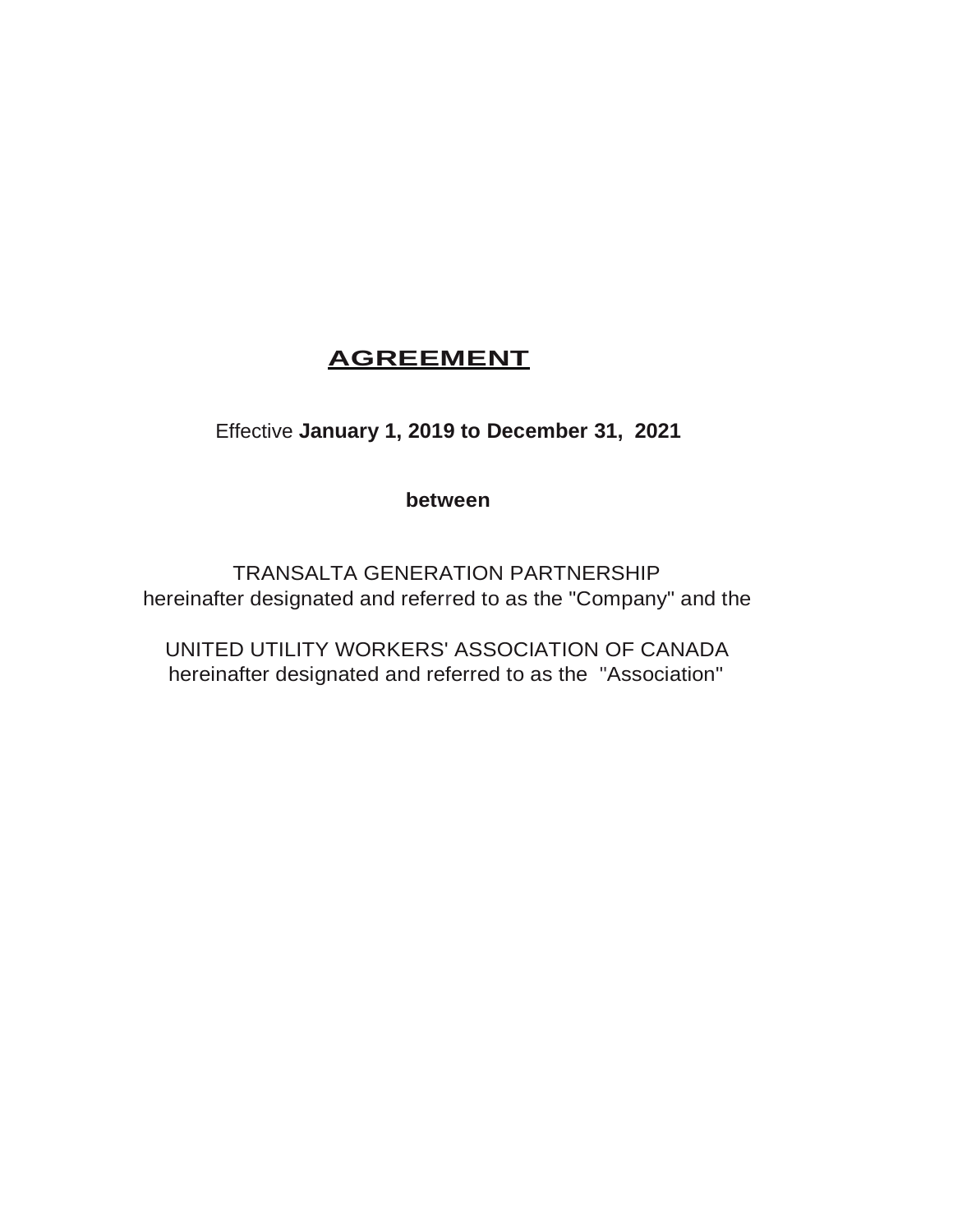# **TABLE OF CONTENTS**

| <b>CONTENTS</b>                                            | <b>PAGE NUMBER</b>       |
|------------------------------------------------------------|--------------------------|
| ARTICLE 1 - SPIRIT OF AGREEMENT                            | 1                        |
| <b>ARTICLE 2 - RECOGNITION</b>                             | 1                        |
| <b>ARTICLE 3 -ASSOCIATION RELATIONSHIPS</b>                | $\overline{2}$           |
| <b>ARTICLE 4 - MANAGEMENT FUNCTIONS</b>                    | $\overline{2}$           |
| <b>ARTICLE 5 - GRIEVANCES</b>                              | $\mathfrak{S}$           |
| ARTICLE 6 - RESIGNATION, DISCIPLINE AND LAYOFF             | $\overline{\mathcal{A}}$ |
| ARTICLE 7 - PROMOTIONS, TRANSFERS AND JOB POSTINGS         | $\overline{4}$           |
| <b>ARTICLE 8 - HOURS OF WORK</b>                           | 5                        |
| <b>ARTICLE 9 - SHIFT DIFFERENTIAL</b>                      | $\,6\,$                  |
| <b>ARTICLE 10 - OVERTIME</b>                               | $\overline{7}$           |
| <b>ARTICLE 11 - CALL-OUTS</b>                              | $\overline{7}$           |
| <b>ARTICLE 12 - STANDBY</b>                                | 8                        |
| <b>ARTICLE 13 - VACATION</b>                               | 8                        |
| <b>ARTICLE 14 - HOLIDAYS</b>                               | 8                        |
| <b>ARTICLE 15 - EXPENSES</b>                               | $\mathsf g$              |
| ARTICLE 16 - SALARIES, RATES OF PAY AND OTHER PAYMENTS     | 10                       |
| ARTICLE 17 - MATERNITY AND PARENTAL LEAVE                  | 11                       |
| <b>ARTICLE 18 - ASSOCIATION LEAVE</b>                      | 11                       |
| ARTICLE 19 - TERMINATION OF AGREEMENT                      | 12                       |
| PAY SCHEDULES - LEVELS                                     | 13                       |
| PAY SCHEDULES - WAGE RATES (2019-2021)                     | 13                       |
| <b>PAY SCHEDULES - NOTES</b>                               | 15                       |
| ATTACHMENT - RELOCATION EXPENSES - IN-SCOPE EMPLOYEES      | 16                       |
| ATTACHMENT - THE EFFECT OF LAYOFF ON BENEFITS AND VACATION | 16                       |
| <b>ATTACHMENT - EXTENSIVE OVERNIGHT ABSENCES</b>           | 17                       |
| LETTER OF UNDRSTANDING - FLEXIBLE WORK HOURS               | 18                       |
| LETTER OF UNDRSTANDING - JOB SHARING                       | 19                       |
| LETTER OF UNDRSTANDING - PAY STEPS                         | 20                       |
| LETTER OF UNDRSTANDING - TRANSITIONS                       | 21                       |
| LETTER OF UNDRSTANDING - CONTRACTING OUT                   | 22                       |
| MEMORANDUM OF AGREEMENT - PART-TIME EMPLOYEES              | 23                       |
| LETTER OF AGREEMENT - APPENDIX A (Severance Pay)           | 26                       |
| <b>GENERAL RELEASE AGREEMENT (Severance Pay)</b>           | 28                       |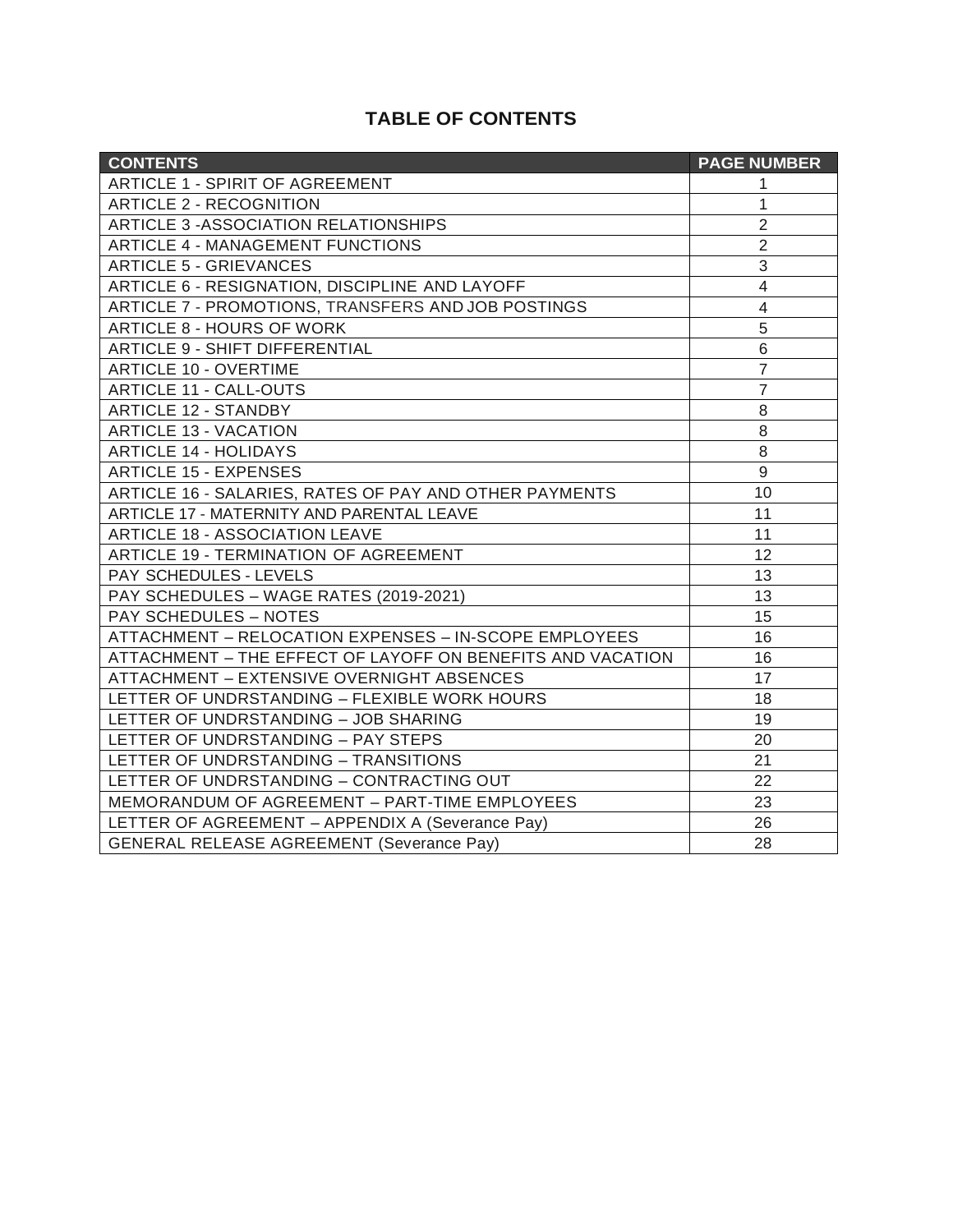# **ARTICLE 1 – SPIRIT OF AGREEMENT**

WHEREAS it is essential to the livelihood and in the best interests of the Company and its employees to direct their respective efforts towards the efficient and economical operation of the Company's business,

THEREFORE, this Agreement recognizes and accepts the principles and spirit of.good teamwork, based upon mutual responsibility, respect, confidence, loyalty, integrity and friendliness and,

THIS AGREEMENT further recognizes that all successful employer-employee contacts must be mutually advantageous, fair and just, not more favourable to one than to the other and of the same spirit of cooperation and friendliness in which this Agreement isreached.

#### **ARTICLE 2 – RECOGNITION**

- 2.1 The Company recognizes the Association as the exclusive bargaining agent for all Permanent, Term and Probationary employees of the Company that come within the scope of the Association's unit of Certification.
- 2.2 A "Permanent" employee is one who occupies a position permanently established by the Company and has successfully completed a probationary period of six (6) months.
- 2.3 A "Term" employee is one who occupies a position established by the Company for a specified duration and has successfully completed a probationary period of six (6) months.
	- The duration of a Term position shall be more than six (6) months and no greater than three years unless otherwise agreed by the Association and the Company.
	- The duration of a Term position may be extended by agreement of the Association. For this purpose, a request to extend the duration shall be provided to the Association and affected employee at least thirty (30) days in advance of the expiry of the term.
	- The term may be reduced for operational reasons provided the employee receives a minimum of two (2) weeks' notice, unless a greater period of notice is required by the Employment Standards Code.
- 2.4 A "Probationary" employee is one who, at commencement of employment with the Company, occupies a Permanent or Term position for a trial period of six (6) months, and whose employment may be terminated at the Company's discretion at any time during this probationary period. A review of such employee's progress shall be made and discussed with the employee before or during the fourth month of employment.
- 2.5 A "Temporary" employee is an employee who is not covered by the terms of this Agreement and is:
	- a. A person who is hired as casual to perform emergency or other work on an irregular basis, or;
	- b. A person who is hired to perform work for a period of six (6) months or less.
- 2.6 The Company shall advise the Association, in writing, of all newly hired Terms. The notice shall include the name of the employee, the position, the start date, and the expected duration.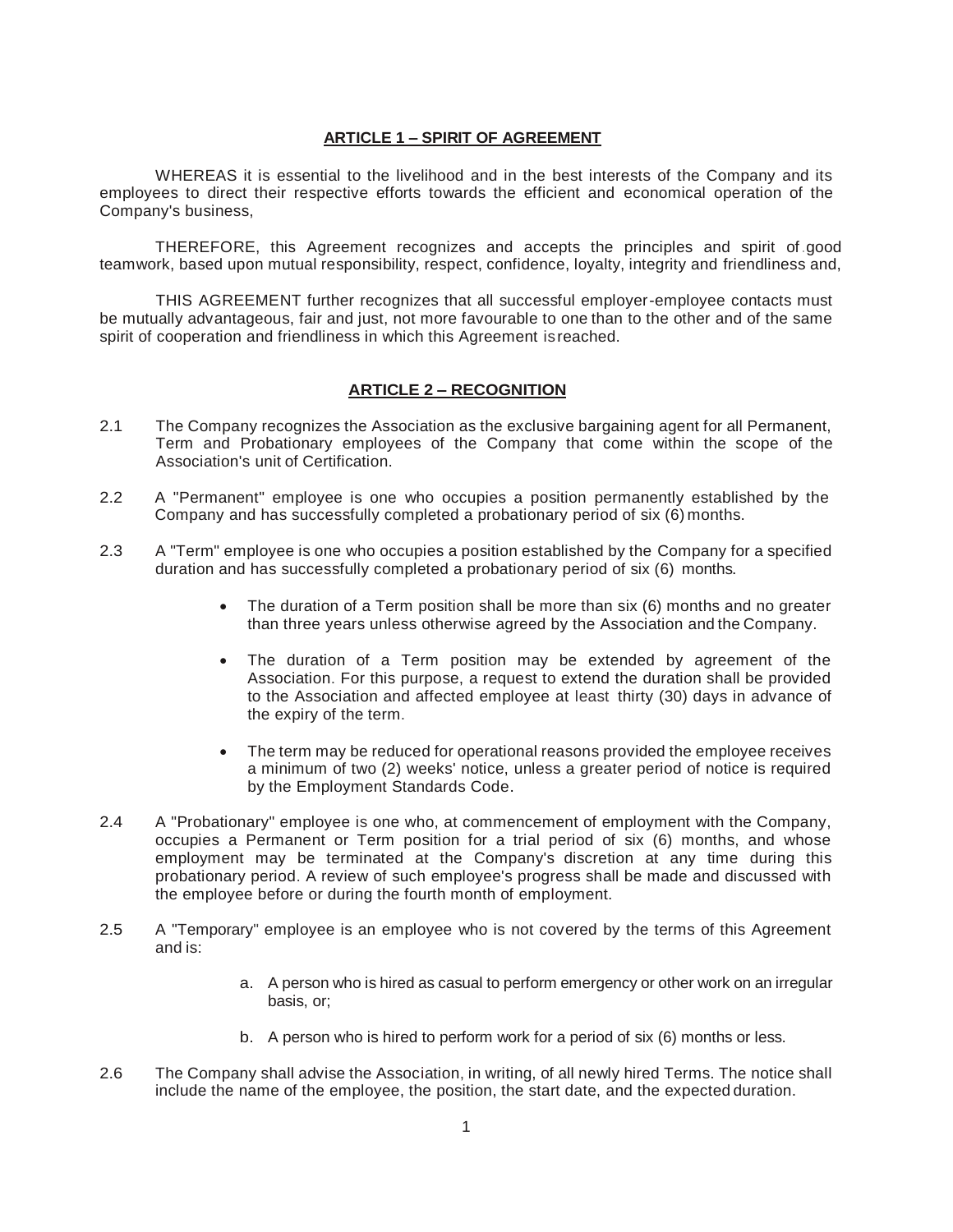2.7 Wherever the singular is used throughout this Agreement, the same shall be construed as meaning the plural where the context or the parties so require.

# **ARTICLE 3 – ASSOCIATION RELATIONSHIPS**

- 3.1 As a condition of continued employment, all employees shall pay each month to the Association monies equal to the established monthly dues of the Association.
- 3.2 The dues referred to in 3.1 shall be deducted monthly from the employee's salary and remitted to the Association within thirty (30) days following the deduction.
- 3.3 The payment of dues does not require the employee to become a member. Should an employee's membership be refused or revoked by the Association, the employee's continued employment shall not beaffected.
- 3.4 The Company shall not be liable for any claims that may be made against the Company for amounts deducted in accordance with the above.
- 3.5 The Company shall not discriminate against any employee because of the employee's connection with the Association, or the employee's activities related thereto which are permitted by the Company, sanctioned by the terms of the Collective Agreement or are in accordance with those rights and privileges defined in the Employment Standards Code and the Labour Relations Code, nor shall the Association discriminate against any employee because of the employee's non-membership in the Association.
- 3.6 During the life of this Agreement, the Company shall not cause or direct any lockout of its employees, nor shall the Association cause, permit, or in any way encourage employees to participate in any strike, walkout, slowdown or suspension of work.
- 3.7 The Company shall provide the Association with relevant policies and directives that affect the employees covered by this Agreement.
- 3.8 The Company shall advise the Association or appropriate Job Discipline Representative (JDR) or Unit Coordinator (UC) of all UUWA new hires.
- 3.9 The Association shall provide the Company with a current list, and amendments, containing the name and location of each Association representative employed by the Company.
- 3.10 UUWA representatives will hold orientation sessions for all newly hired employees covered by the TAGP - UUWA Collective Agreement. Designated UUWA representatives shall be given one half (1/2) hour private time to conduct the new member orientations . Employee attendance shall be paid time.
- 3.11 A joint committee comprised of management and Association representatives will meet up to two (2) times per year to discuss the ongoing labour/management relationship.

# **ARTICLE 4 – MANAGEMENT FUNCTIONS**

4.1 The Association recognizes the right of the Company to hire, promote, demote, layoff, classify and transfer in accordance with the terms of the Agreement. The Association further recognizes the right of the Company to demote, discipline, suspend and discharge employees for cause. In cases of demotion, discipline, suspension and discharge the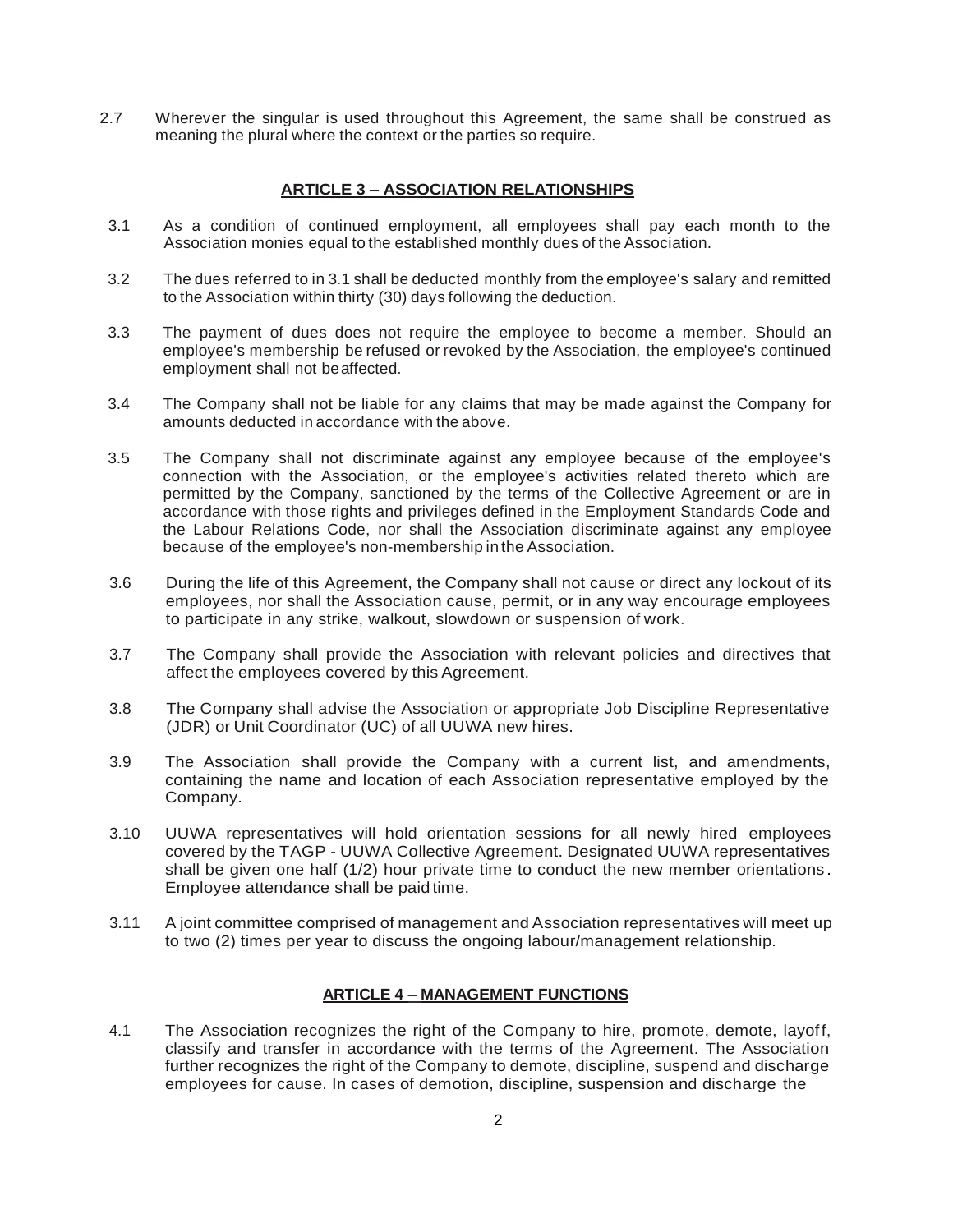- 4.2 employee, if the employee so desires, may request the Association to review the action taken by the Company.
- 4.3 The Association further recognizes the right of the Company to operate and manage its business in all respects in accordance with its commitments and responsibilities . In particular, without restricting the generality of the foregoing, the Association agrees that the Company has the sole authority and is exclusively responsible for assigning and scheduling of work; determining the number of employees needed at any time in any classification and in any section, department or plant; directing its working forces except to the extent that these rights have been specifically limited by this Agreement. The Company also has the right to make and alter from time to time rules and regulations to be observed by the employees. Such rules and regulations shall not be inconsistent with the terms of this Agreement.

# **ARTICLE 5 – GRIEVANCES**

Should an employee (or group of employees) feel they have been unfairly treated or a dispute arises between the Company and an employee (or group of employees), an earnest effort shall be made to settle the dispute by the individuals involved.

A grievance is a matter concerning differences in interpretation, application, operation or alleged violation of this Agreement. Employees shall have the right to process grievances through the following procedure. Should the Association or the Company wish to initiate a grievance, it shall commence at the Second Step of the grievance procedure.

5.1 First Step

An employee who feels they have a grievance shall provide the grievance in writing to their immediate supervisor within ten (10) working days from the date of the incident prompting the grievance. The employee may request an Association representative be present for this meeting. The supervisor shall answer grievances within five (5) working days of this meeting.

Notwithstanding the above, a selection grievance resulting from a posted position, shall be submitted to the supervisor, in writing, indicated on the job posting within five (5) working days from the date the employee was notified either verbally or in writing of the selection decision, whichever is earlier. The Association and the supervisor can mutually agree to waive the First Step for a selection grievance.

Agreements or resolutions at Step 1, shall be consistent with the terms of the Collective Agreement, and shall be without prejudice.

5.2 Second Step

If a satisfactory settlement is not reached in the First Step, the employee, through the Association, shall present the grievance in writing to the Manager or Appointee within 5 working days of receipt of the answer from the first step. The Manager or Appointee shall arrange a meeting with the Association representative, within five (5) working days of receipt of the grievance. The Manager or Appointee shall answer the grievance in writing to the grievor, with a copy to the Association, within five (5) working days of this meeting.

#### 5.3 Third Step

If a satisfactory settlement is not reached in Step Two, within fifteen (15) working days of receipt of the answer, either the Company or the Association may notify the other party in writing of its desire to submit the difference to arbitration. Each party will assign an appointee to the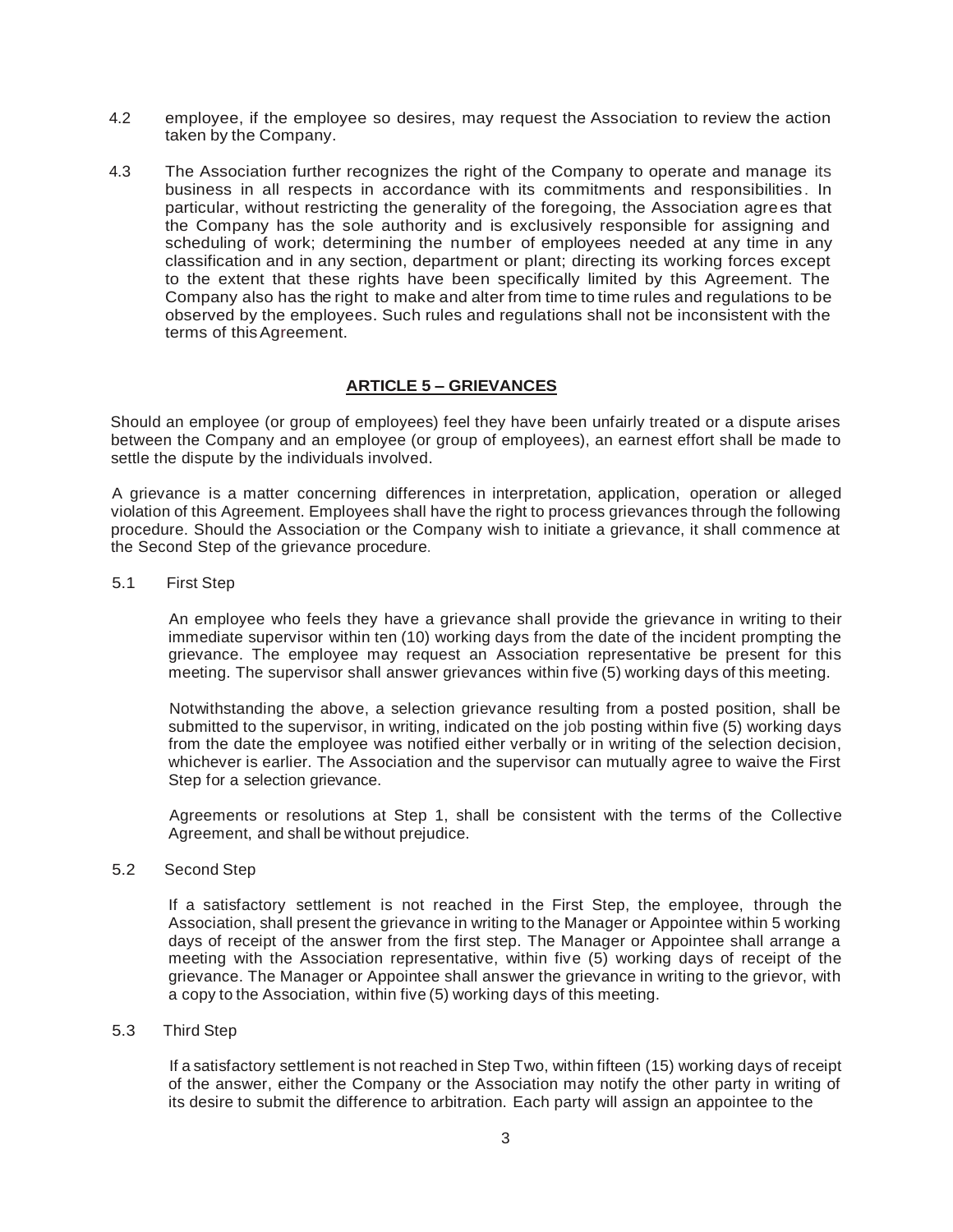Arbitration Board. The two (2) appointees so selected shall appoint a third person that shall be the chairperson. Each party to the differences shall bear the expenses of its respective appointee to the Arbitration Board and the two (2) parties shall bear equally the expense of the Chairperson.

- 5.4 Should the parties agree, any matter may be referred to a single arbitrator whose decision shall be final and binding on the parties.
- 5.5 The time limits expressed in the foregoing shall be observed by both parties. However, any one (1) or all of the time limits or steps may be extended or waived by mutual agreement.

# **ARTICLE 6 – RESIGNATION, DISCIPLINE AND LAYOFF**

- <span id="page-6-0"></span>6.1 A permanent employee who wishes to resign shall give two (2) weeks' notice in writing to the employee's supervisor or Department Head.
- 6.2 Employees shall not be disciplined or discharged except for just cause.
- 6.3 A claim by any permanent or term employee that the employee has been discharged without just cause may be the subject of a grievance and dealt with as provided under Article 5, Grievances.
- 6.4 Employees have the right to have an Association representative present at any meeting that is disciplinary in nature.
- 6.5 In situations where employees are disciplined, the Supervisor shall give the employee notice in writing as to the reason(s) for such action, with a copy sent to theAssociation.
	- a) In the event of a layoff of employees, layoff will be conducted on the basis of overall job performance. Where overall job performance is relatively equal, seniority will be the deciding factor.
	- b) The effect of layoff on benefits and vacation shall be in accordance with Attachment 1 at the back of the Agreement.
- 6.6 When the Company wishes to terminate the services of a permanent employee, as defined in 2.2, due to layoff, such an employee shall be given one (1) months' notice or (1) months' pay in lieu of notice or the employment standard, whichever is greater, except when the employee is discharged for just cause.
- 6.7 The Company shall endeavor to provide the Association with four (4) weeks' notice in writing of layoff, including the number of employees affected and the reasons for the reduction. The Company and the Association will meet to consider alternatives to and otherwise mitigate the effects of the downsizing.

# **ARTICLE 7 – PROMOTIONS, TRANSFERS AND JOB POSTINGS**

<span id="page-6-1"></span>7.1 The Company agrees to fill vacancies firstly from Permanent employees and then from Term employees, whenever qualified personnel are available, subject to the following provisions. In all promotions, voluntary demotions and transfers, the Company shall consider, as related to the vacancy, experience, education, ability and job-performance. Where these qualifications are relatively equal for two (2) or more employees being considered, preference shall be given to the employee with the greater seniority. Employees being considered may be subject to such additional tests or examinations as the Company may require.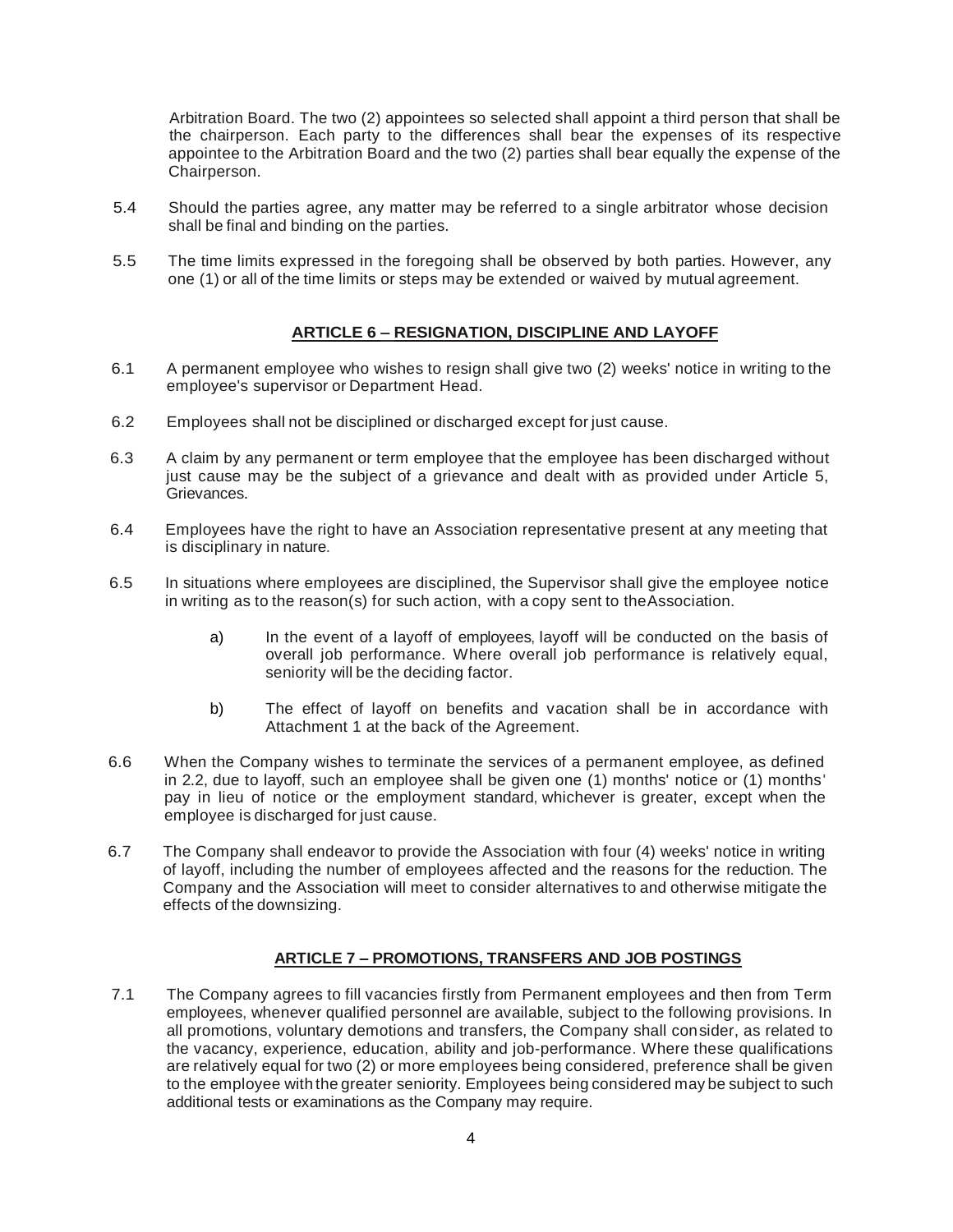- 7.2 The Company shall not necessarily be obliged to consider the transfer, including promotion, of any employee with less than one (1) year of service with the employee's present accountabilities.
- 7.3 Vacancies in all positions within the scope of this Agreement shall be posted for a period of not less than seven (7) working days. No more than two (2) postings shall be required in any one (1) sequence with the exception that all work leader positions, identified in the salary schedules, will beposted.

Any employee who submitted a bid on a posted position and whose application was not successful shall upon the employee's request be given the reason for not being selected.

- 7.4 Subject to 7.1, Permanent employees will be considered for term vacancies lasting in duration of six (6) months or more. The Company will endeavor to place successful permanent employees in a permanent vacancy upon completion of the term.
- 7.5 It is agreed that a change in Pay Level for any position does not constitute a vacancy unless there is a change of incumbent.
- 7.6 When a promotion occurs, the following conditions shall apply:
	- a. When a promotion occurs, the employee concerned shall be placed in that position within the employee's new pay level which reflects an increase in pay which shall be no less than one (1) step in the level from which the employee was promoted or to the bottom of the new pay level, whichever is the greater.

For example, based on 2019 rates, an employee who is currently in the B2 pay level at Step 4. If the employee is the successful applicant on a B3 level job, the calculationis: \$29.03 (B3 - Step 4) subtract \$27.57 (B2 - Step 3) which equals \$1.46.

This means the employee must receive at least a \$ 1.46 increase. In this case the individual would move to \$31.80 (B3 - Step 6).

- b. On any promotion in the same pay schedule (a) above shall be adjusted as required so that no promoted employee shall receive less than the employee's immediate subordinate and subject to 16.6 the employee shall not be held at the same rate as the employee's subordinate for more than six (6) months.
- 7.7 Employees of any related company who are not within the scope of this Agreement shall be considered as external applicants on any postings within the scope of this Agreement. However, upon having attained a position within the scope of this Agreement, any such employee shall be credited with full accumulated seniority which shall be applicable for the purposes of vacation, benefits and pension. Seniority for the purposes of job posting and layoff shall be the time in the position(s) under the scope of this Agreement.

# **ARTICLE 8 – HOURS OF WORK**

The hours of work stated in this Article shall not be construed as a guarantee of any minimum nor as a restriction on any maximum hours to be worked, but serves only as a basis for the calculation of overtime and establishing work schedules.

- 8.1 a. Office Staff General
	- 1. Eight (8) hours shall constitute a regular work day and five (5) days shall constitute a regular work week.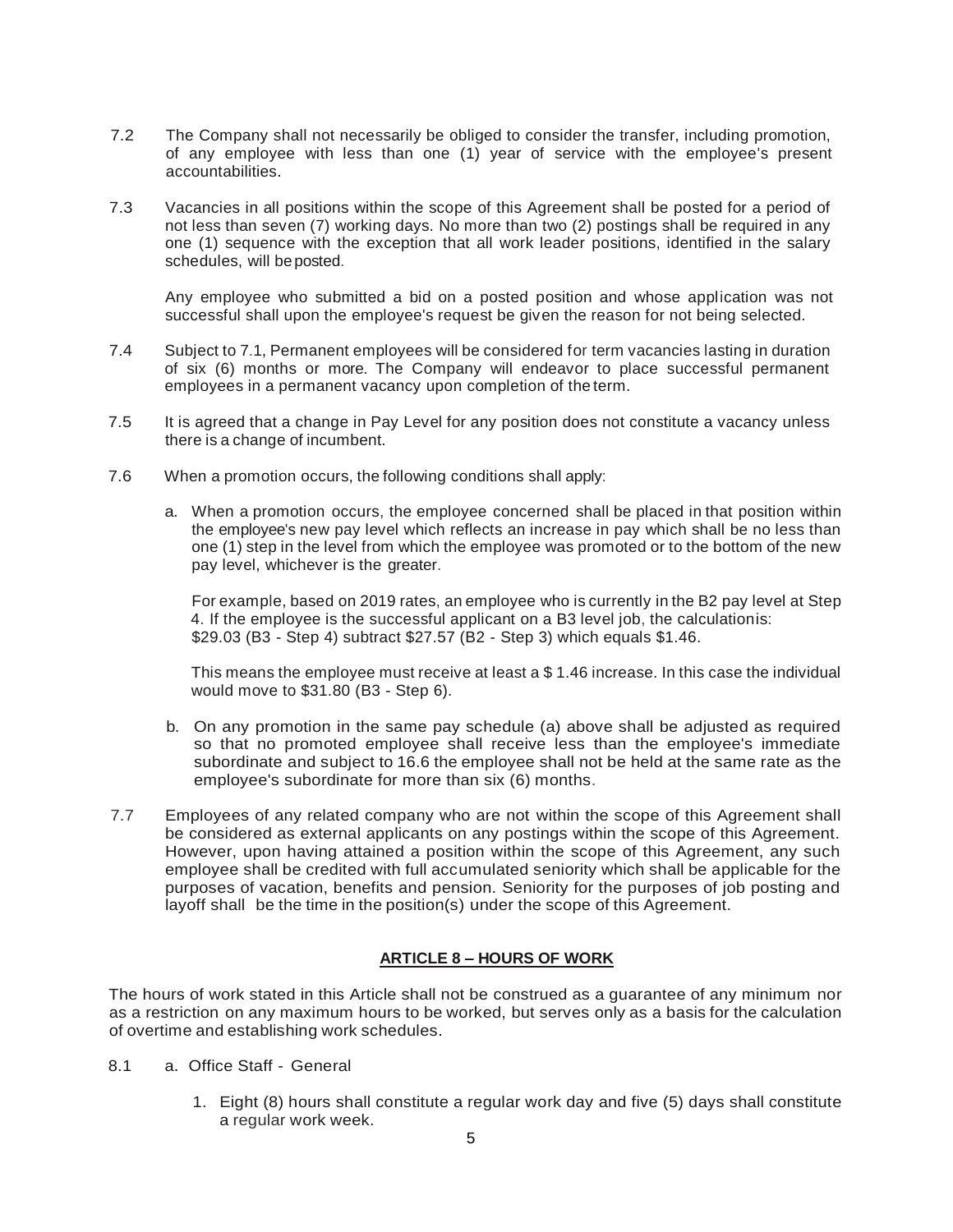- 2. Normal office hours shall be from 8.00 a.m. to 5:00 p.m. Monday through Friday with one (1) hour *off* for lunch. It is agreed that on forty- eight (48) hours' notice the Company may change the normal starting time providing the regular hours of work occur between 6:30 a.m. and 6:00 p.m. If mutually agreeable between the Company and an employee, the duration of the lunch period may be varied up to one- half (1/2) hour.
- b. Office Staff Shift Employees
	- 1. Shifts shall be scheduled and posted by the Company. Eight (8) hours shall constitute a regular shift or work day and forty (40) hours shall constitute an average work week.
	- 2. Normal hours for shifts shall be as follows:

| A Day Shift      | Shall be a shift which commences between the hours of 6:30 a.m.<br>and $8:30$ a.m. |
|------------------|------------------------------------------------------------------------------------|
| An Evening Shift | Shall be a shift which commences between the hours of 3:00 p.m.<br>and $5:00$ p.m. |
| A Night Shift    | Shall be a shift which commences between the hours of 11:00 p.m.<br>and 1:00 p.m.  |

- c. Hydro Plant ClericalStaff
	- 1. Eight (8) hours shall constitute a regular work day and five (5) days shall constitute a regular work week.
	- 2. Normal office hours shall be from 8:00 a.m. to  $4:30$  p.m., Monday through Friday, with thirty (30) minutes off for lunch. It is agreed that on forty-eight (48) hours' notice the Company may change the normal hours shown by·one (1) hour or less.
	- 3. Office staff employees who are normally required to vary their starting, finishing and lunch time will be considered as working a normal day if their regular hours of work occur between 6:30 a.m. and 6:00 p.m.
- 8.2 If mutually agreeable between the Company and the employee, a work week shall consist of eight and one-half (8 ½) hours, Monday to Thursday, and eight (8) hours on Friday. An Earned Rest Day (ERO), a Monday or Friday off per month shall be designated by the Company for each employee.

Another work day may be substituted for the designated day off, if mutually agreed.

The Company shall not unreasonably deny an employee's request to work an ERO schedule.

- 8.3 The Company may change the work schedule with four (4) weeks' written notice or through mutual agreement with the employee.
- 8.4 In leap years (years in which there is a February 29), permanent employees shall be entitled to one (1) paid day off, to be taken at the discretion of Management.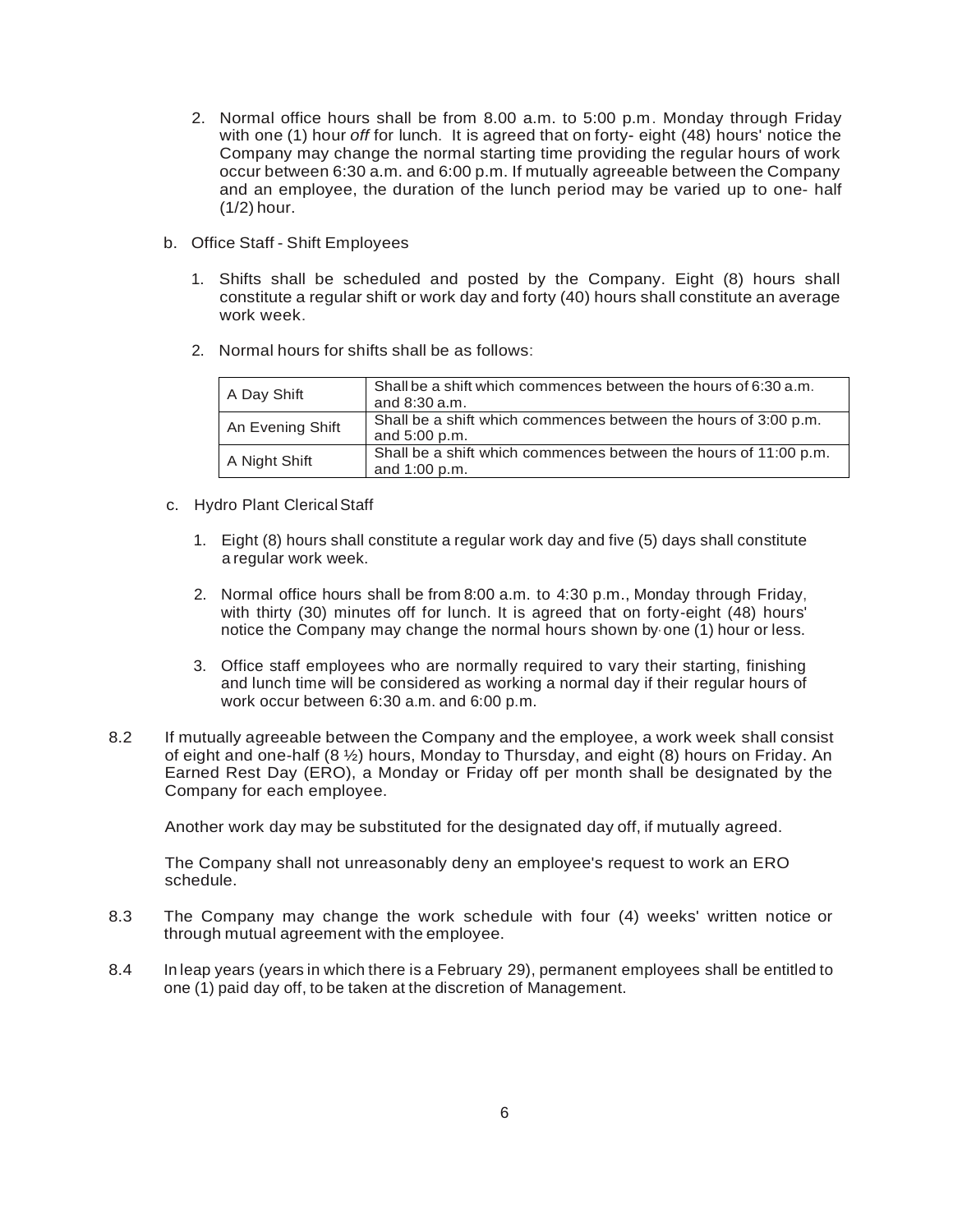# **ARTICLE 9 – SHIFT DIFFERENTIAL**

# 9.1 Evening Shifts

Employees scheduled to work evening shifts shall receive, in addition to regular pay, \$1.74 per hour for evening shifts worked.

#### 9.2 Night Shifts

Employees scheduled to work night shifts shall receive, in addition to regular pay, \$1.74 per hour for night shifts worked.

# **ARTICLE 10 – OVERTIME**

- 10.1 Employees shall receive overtime pay at the rate of two (2) times their regular rate of pay for authorized overtime worked outside their scheduled hours of work on a regular work day and for all time worked on scheduled days off and Holidays as specified in Article 14.1 of this Agreement.
- 10.2 Where an employee is required to work overtime and receives less than eight (8) consecutive hours off duty in the nine and one half (9 1/2) hour period immediately prior to the commencement of the employee's regular hours of work, that employee shall continue to be paid at double the employee's regular rate of pay for the hours worked until such time as the employee is relieved from duty for not less than eight (8) consecutive hours. For each case, unless otherwise notified by the Company, the employee will consider them self relieved from duty at the completion of the overtime work. An employee relieved from duty shall be paid at the employee's regular rate of pay for the employee's regular hours of work which fall within this prescribed relief period.
- 10.3 Banked Overtime
	- a. An employee may request that the Company deduct any portion of overtime hours worked within the employee's current job classification and bank such hours in the employee's name.
	- b. An employee may have no more than the equivalent of forty (40) overtime hours (80 regular hours) in their bank at any given time.
	- c. Any hours banked and not taken prior to December  $31<sup>st</sup>$  in any year, shall be paid out to the employee at the rate at which the hours were banked.
	- d. The use of banked overtime requires approval by the immediate supervisor. Such approval shall not be unreasonably withheld.
- 10.4 When employees are scheduled to work overtime on normally scheduled days off and the scheduled overtime is cancelled by the Company with less than eight (8) hours' notice to the employees, the employees shall receive two (2) hours pay at overtime rates.

# **ARTICLE 11 – CALL-OUTS**

11.1 An employee who has left the Company workplace and is called out for work shall be paid a minimum of two (2) hours at the applicable overtime rate.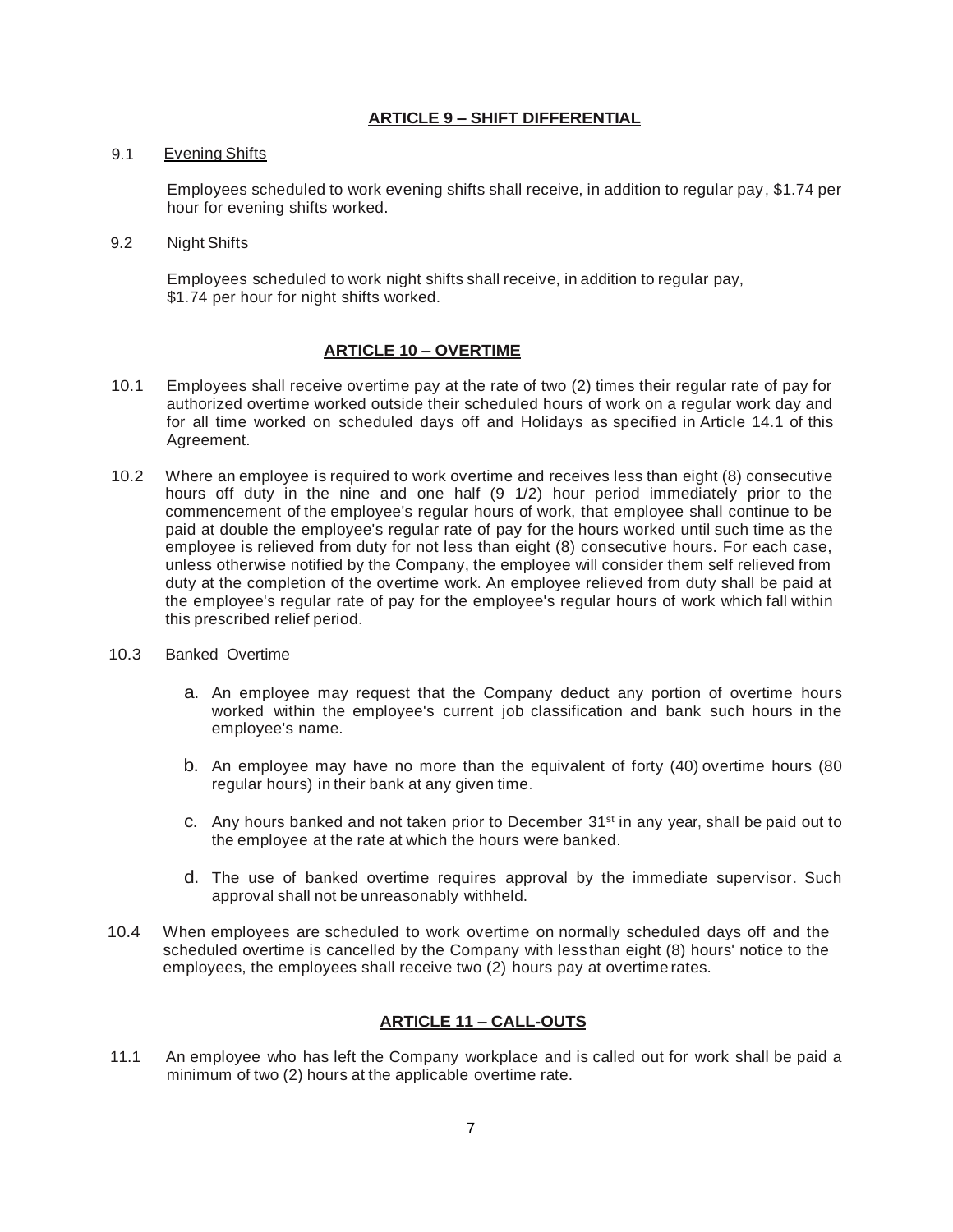- 11.2 An employee called during the two (2) hours preceding the commencement of their normal work day or shift shall be paid at their applicable overtime rate for the time worked and the time remaining until the start of their work day or shift.
- 11.3 Employees on standby shall be paid for callouts on the same basis as employees not on standby.

# **ARTICLE 12 – STANDBY**

- 12.1 An employee is on standby when the employee is required to remain availableto report for work.
- 12.2 Standby service may be retained as required. Employees held on standby shall be paid for standby services on the following basis:
	- 2019:
		- o **\$32.42** per day for scheduled workdays,
		- o **\$84.03** per day for scheduled days off, including recognized holidays.
	- 2020
		- o **\$33.07** per day for scheduled workdays,
		- o **\$85.71** per day for scheduled days off, including recognized holidays.
	- 2021
		- o **\$33.73** per day for scheduled workdays,
		- o **\$87.42** per day for scheduled days off, including recognized holidays.
- 12.3 Employees on standby shall be available for the full twenty-four (24) hours of each standby day commencing at 6:00 a.m. until 6:00 a.m. the following day.
- 12.4 The company will make reasonable attempts to ensure that stand-by is distributed fairly amongst employees.
- 12.5 No employee shall be required to standby for more than twenty-one (21) consecutive days except by mutual agreement between the Company and the employee concerned. Where there is no agreement to an extension beyond the twenty-one (21) days, the Company will arrange to relieve the employee of standby duties for the following seven (7) days

# **ARTICLE 13 – VACATION**

- 13.1 Vacation entitlement shall be 4 weeks (160 hours) with pay for every regular employee. Vacation entitlement is earned from January 1 to December 31. Vacation may be taken from the commencement of the entitlement period (calendar year). In the event that an employee ceases employment at sometime during the calendar year, the employee shall only be entitled to the pro-rated amount to the date of termination. Employees hired during the calendar year earn vacation on a prorated basis.
- 13.2 Individual Time Off (ITO): In addition to the 4 weeks' vacation each regular employee may take up to three (3) paid days *off* (24 hours) per year. Employees who work a portion of a calendar year are eligible for ITOs on a pro-rated basis.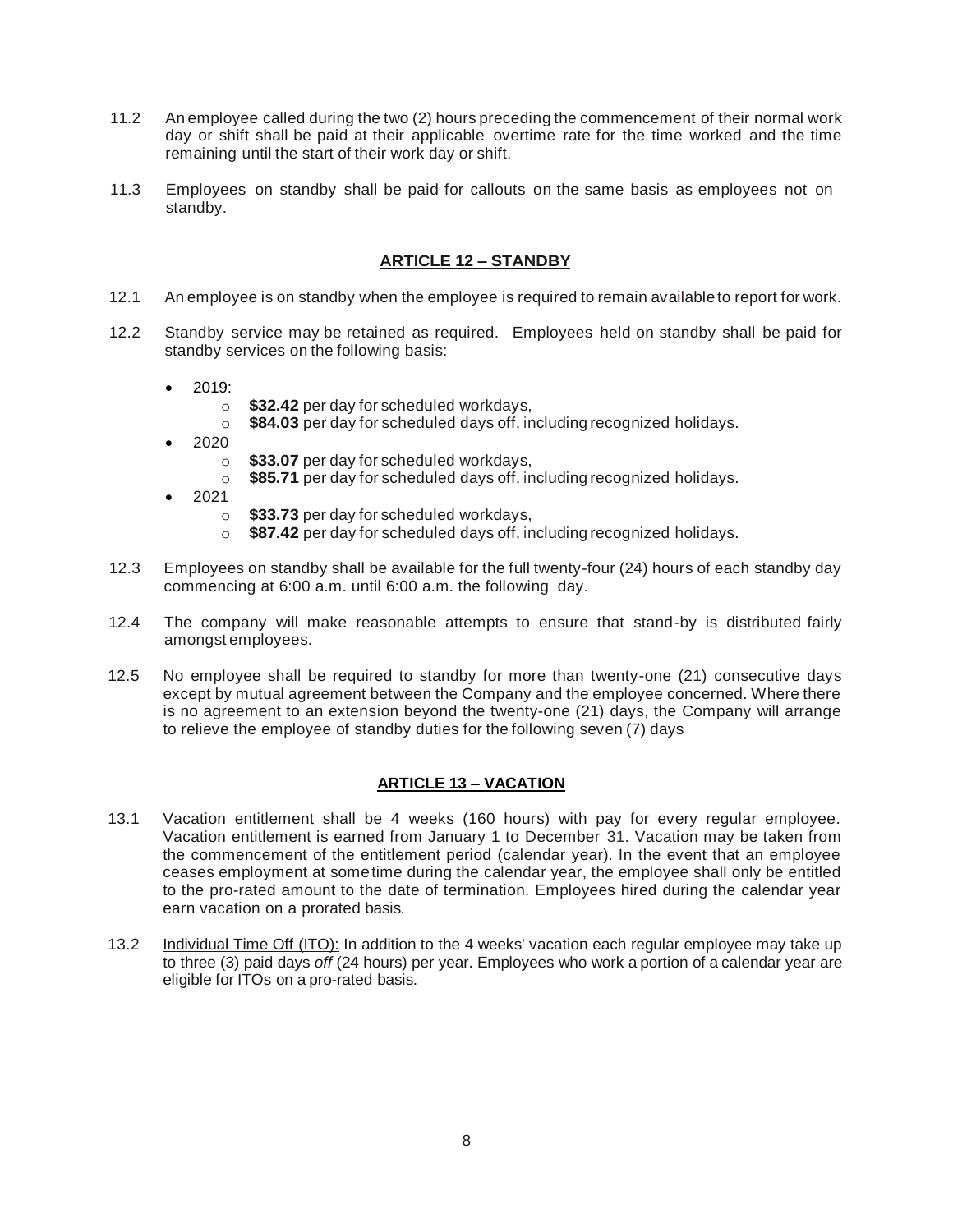# **ARTICLE 14 – HOLIDAYS**

- 14.1 a. The following days willbe recognizedaspaidholidays:
	- New Year's Day Civic/ Heritage Day (generally the 1st Monday in August)
	- *Family Day - Labour Day*
	- Good Friday Thanksgiving Day
	- Easter Monday Remembrance Day
	- Victoria Day  **Christmas Day**
	- Canada Day  **Boxing Day**
	- b. Holiday Pay shall be paid based on the number of hours an employee would have worked, had it not been a Holiday. Schedules shall not be adjusted or changed to avoid paying the higher number of hours for the Holiday. A Holiday shall have the effect of reducing the regular work week by one day.
- 14.2 Any additional holidays proclaimed by the Provincial and/or Federal Governments, and generally recognized by industry, will be recognized as paid holidays.

Any additional holidays proclaimed by the Civic Governments, and generally recognized by industry, will be recognized as paid holidays, if approved by the Company.

In the event that the Legislature removes Alberta Family Day as a paid holiday, it will be removed from the above list of holidays.

- 14.3 The period of time recognized as a holiday is the twenty-four (24) hour period beginning at 00:01Hon the day which is observed as the holiday.
- 14.4 When any of the holidays listed above fall on a Saturday or Sunday, the Company, at its discretion, shall declare either the preceding Friday or the following Monday as the day to be observed. When Christmas Day is observed on a Monday, Boxing Day will be observed on the following Tuesday. Shift employees shall observe the holidays listed in Article 14.1 on the calendar days on which they fall.
- 14.5 When one of these holidays is observed on an employee's day *off,* and such day is not worked by the employee, the Company and employee can mutually agree to another day *off* in lieu of the holiday or if agreement cannot be reached, the employee will receive a regular day'spay.

# **ARTICLE 15 – EXPENSES**

- 15.1 The payment of expenses to employees is made upon the principle that employees should be reimbursed for reasonable 'out of pocket' expenses so incurred. It is considered that employees should neither lose nor profit from expense allowances. This principle shall be followed in dealing with questions which may arise in connection with expenses.
- 15.2 While working away from headquarters, employees shall be reimbursed for actual expenses of individual board and lodging. Rooms, as required, shall be arranged for by the employee in charge.
- 15.3 While working at or out of headquarters (generally within an eight (8) kilometre (five (5) mile) radius or ten (10) minutes one way travel time from permanent headquarters), the employees shall normally provide their own noon meals. However, under special circumstances or job requirements, the employee in charge, at their discretion, may allow the employees to have noon meals at Company expense.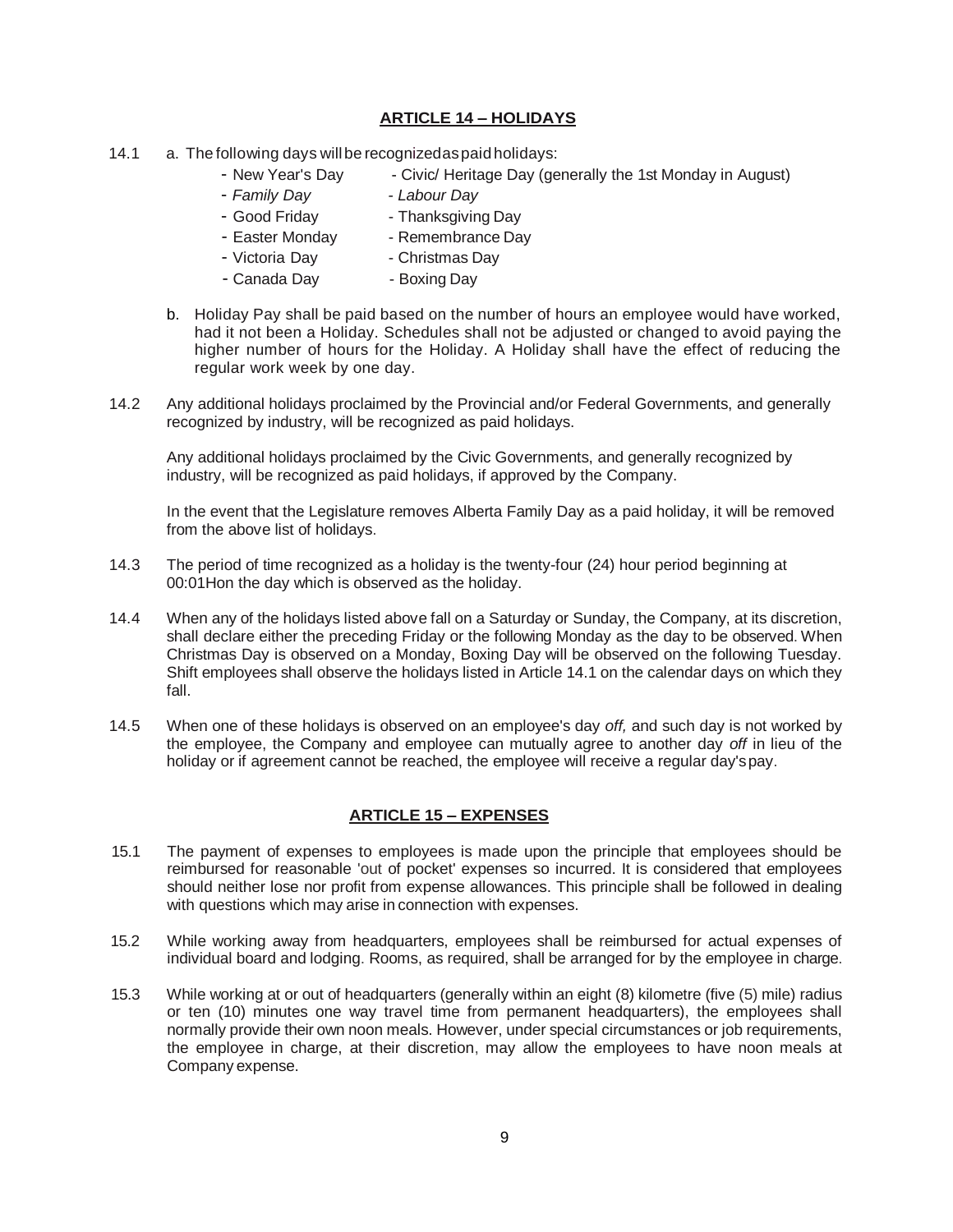If the employee is working beyond the guide limits stated above and a restaurant is readily available to the job site, the Company shall reimburse the employee for the actual cost of the restaurant meal purchased. If the employee cannot be taken to an eating establishment for a noon meal because of job requirement or distance involved and is requested to bring a home prepared lunch, the employee shall receive ten dollars (\$10.00) for each lunch supplied.

- 15.4 Transportation between headquarters and the job shall be arranged by the Company.
- 15.5 Employees who are authorized to use their vehicles while on Company business shall bereimbursed in accordance with Company Mileage Reimbursement Rate.
- 15.6 An employee who is required to work away from the employee's headquarters for three (3) or more consecutive nights shall be paid incidental expenses at ten dollars (\$10.00) per night for all such nights away from headquarters. Exceptions to this include training, seminars and meetings.
- 15.7 Employees who perform work significantly damaging or destructive to clothing shall be provided with, or reimbursed for, coveralls/overalls or smocks/aprons. Employees are expected to adhere to a dress code of neat, clean and presentable attire, relevant to their work and location. Employees will comply with company policies on the use of Personal Protective Equipment (PPE). The Company shall supply or reimburse the employee for all PPE when PPE is required.

# **ARTICLE 16 – SALARIES, RATES OFPAY AND OTHER PAYMENTS**

- <span id="page-12-0"></span>16.1 During the life of this Agreement, the Company agrees to pay the rates in the Pay Schedules which are attached, and the Association agrees to the principle of a full day's work for a full day's pay.
- 16.2 Bargaining unit positions shall be evaluated in accordance with the existing job evaluation system. The maintenance of the job evaluation system will be the responsibility of the Company. The Company may alter the existing system or implement a new system with written notice to the Association.

The implementation of a new system, or changes to the old system, shall not negatively impact the pay of any current employee.

The Association shall have the right to present modifications to the job evaluation system for consideration by the Company.

- 16.3 The Company shall provide the necessary training in job evaluation to a representative as appointed by theAssociation.
- 16.4 Upon request, employees shall be provided with a current job description for their position. The Company shall provide the Association with a copy of the current job description for each bargaining unit position.
- 16.5 a. When new job classifications are established, the Company shall set and. implement the wage rates thereof, and shall notify the Association, in writing, thereof within fourteen (14) days of the classification being established.
	- b. When significant changes are effected to existing job classifications to the extent that the job requires re-evaluation, or the job is re-evaluated as a result of the job evaluation maintenanceprogram, the following procedure shall befollowed: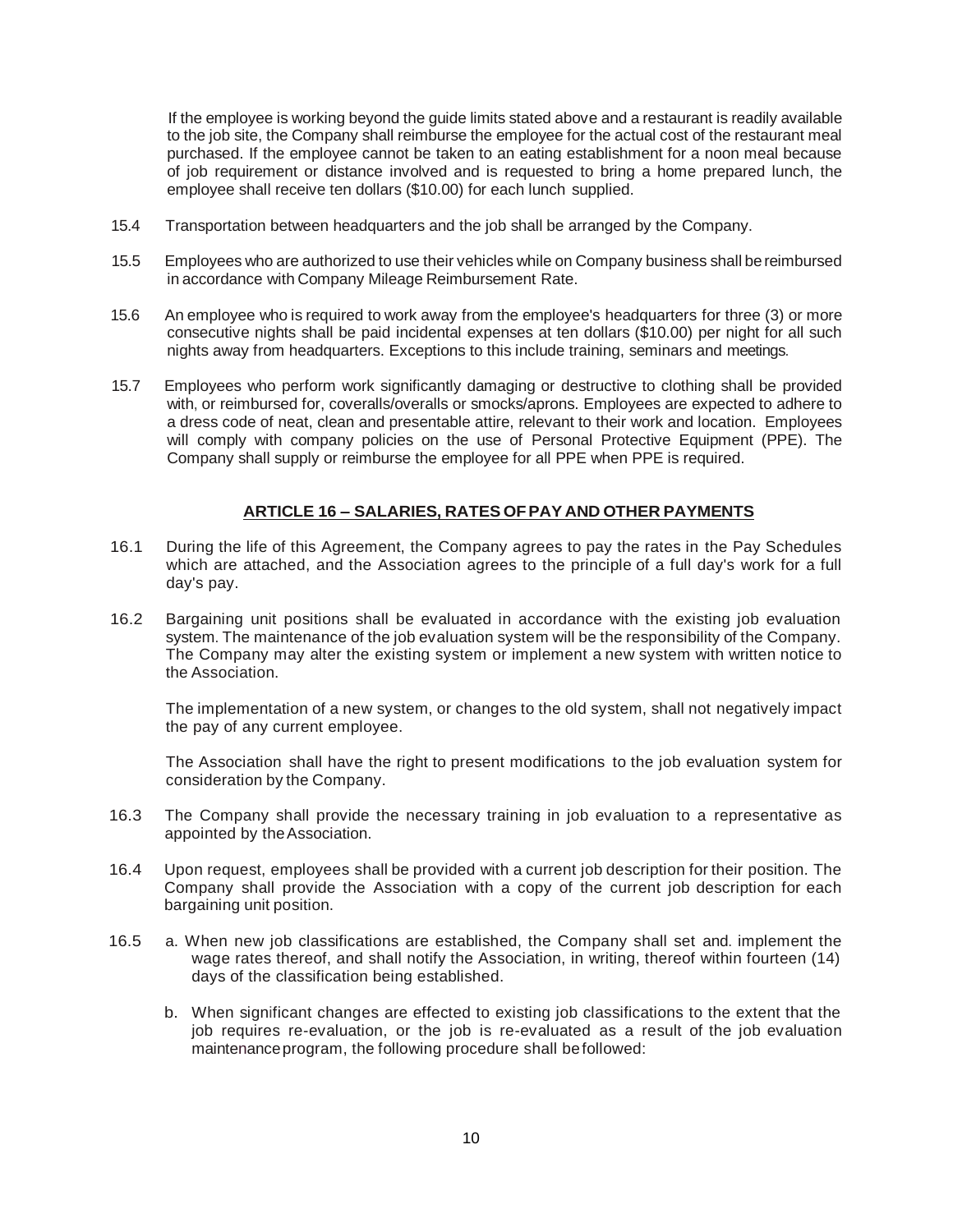- 1. Where, in the opinion of the Association, a job classification requires re-evaluation, it shall request, in writing, the Company to proceed with re-evaluation and the Company shall do so within one hundred and twenty (120) days. Upon completion of any evaluation, the Company shall promptly inform the Association of any changes arising therefrom.
- 2. Should a request for re-evaluation, resulting from changes in job content be initiated by an employee, or by the Association on the employee's behalf, and the re-evaluation results in a reclassification to a higher pay level, the reclassification shall be retroactive to the date the Company received the "Request for Review" application.
- 3. When the Company initiates a re-evaluation of a job and the re-evaluation results in reclassification to a higher pay level as a result of changes in job content, the reclassification shall be retroactive to the date the employee returns the updated job description to the Company after receiving the "Notification of Review" letter.
- c. When a dispute arises between the Association and the Company regarding a job evaluation, a Board of four (4) persons shall be established, within ten (10) working days of receipt by the Company, of the Association's notice of appeal to attempt to resolve the dispute. Two (2) representatives will be appointed by the Company and two (2) representatives will be appointed by the Association, each of the four (4) persons having one (1) equal vote. Every effort should be made to resolve the dispute within ten (10) working days of the Board's appointment. In the event that the dispute remains unresolved, the following method of settlement shall be adopted:

The Company and the Association shall submit the dispute jointly to two (2) appointees qualified in wage determination and administration, one (1) appointed by the Company and the other by the Association. Such appointees shall meet and hear allpertinent matters and render a decision within fourteen (14) days of their first meeting. In the event that the appointees cannot reach unanimity in their decision, they may appoint a third party of similar qualifications to act as Chairman, such party to be experienced in the field of job evaluation. The unanimous decision of the first two (2) appointees, or a majority decision of the three (3) appointees, shall be final and binding upon bothparties.

- d. When a job classification has been evaluated and assigned a tentative rating, the classification shall be reviewed and a rating confirmed within twelve (12) months, provided the classification has been filled by the same employee.
- 16.6 Scheduled increases are intended to be paid for satisfactory progress. In the event that an employee is not making satisfactory progress, one (1) or more increases may be withheld, provided that the employee concerned, and the Association are notified in writing by Management of the reason for withholding such increases. Should the employee fail to give satisfactory service following the withholding of an increase, the employee may be demoted or discharged at the discretion of the Company, subject to the provisions of Articles 5 and 6 of this agreement.
- 16.7 An employee temporarily assigned by the supervisor for a period in excess of five (5) continuous working days to a position of higher classification shall, from the first day, be paid at the next higher pay rate applicable to the new classification.
- 16.8 No employee shall be required to take a lesser rate of pay when assigned at the Company's request to temporarily perform the duties of another employee. The foregoing shall not be construed as applying to demotion for just cause or assignment to a lower classification to provide continued employment.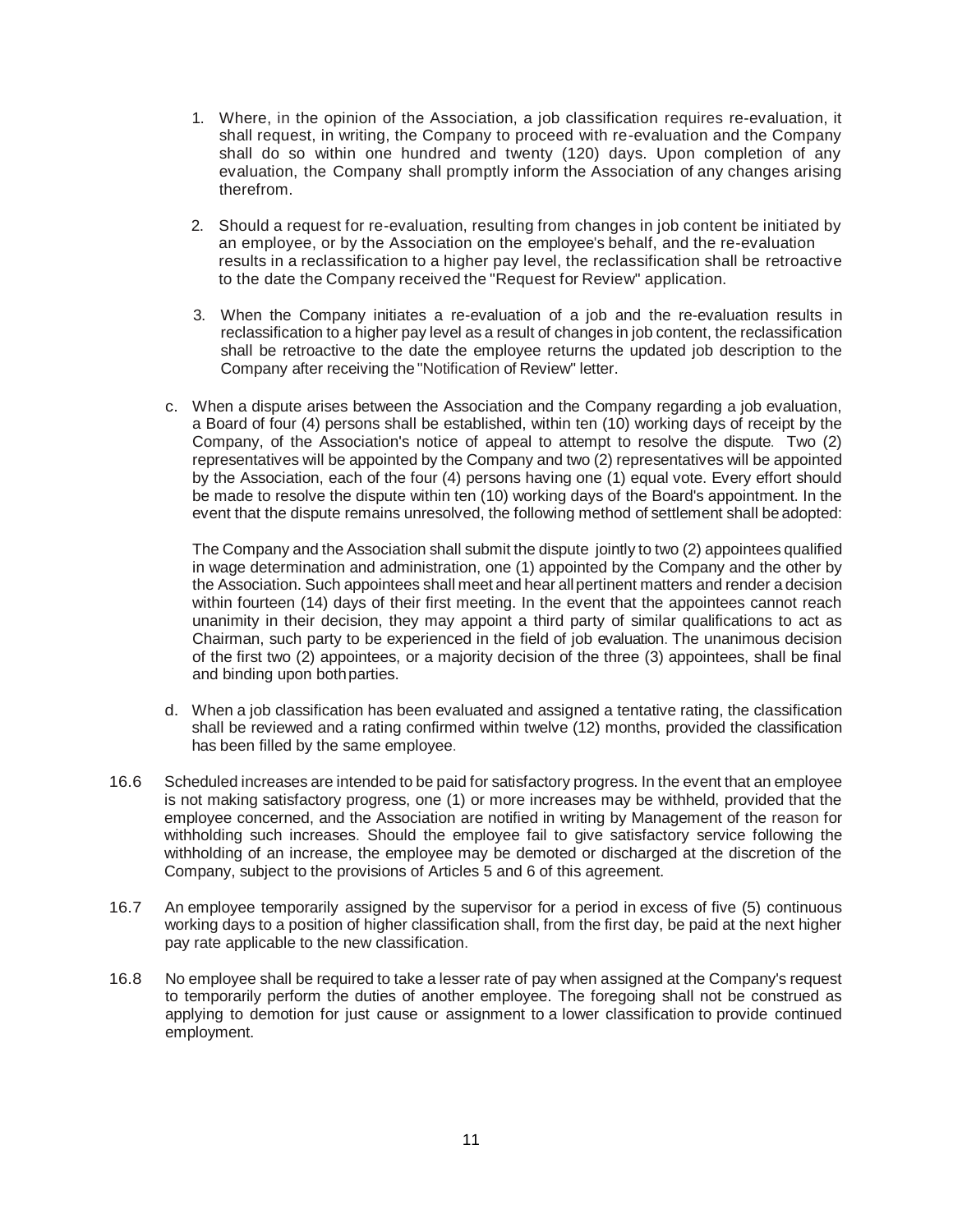#### 16.9 Pyramiding

If two (2) or more premiums are applicable to the same hours worked, an employee· shall receive only the highest premium applicable to such hours. For the same hours worked, an employee shall not receive a premium rate under more than one (1) provision of this Agreement unless otherwise specifically provided.

<span id="page-14-0"></span>16.10 Sick Pay will be in accordance with the provisions in effect throughout the Company.

# **ARTICLE 17 – MATERNITY AND PARENTAL LEAVE**

17.1 Leaves of Absence will be administered in accordance with Company Policy.

# **ARTICLE 18 – ASSOCIATION LEAVE**

- 18.1 When it is necessary for an employee to make application for a leave of absence to perform duties for the Association, the application must be made in writing through the Association to the Company.
- 18.2 No request for Association Leave will be unreasonably denied. The decision of the Company shall be final and shall be communicated to the Association in writing.
- 18.3 During the leave of absence, the employee (or Association) shall be required to pay both the employee's and employer's share of the premiums for applicable benefits. Payment is to be made in advance and shall be based on the earnings being paid by the Union to the employee.
- 18.4 Upon returning from. the leave of absence, the employee must accept assignment by the Company to whatever work is available within the scope of this Collective Agreement, within the employee's capabilities, however their rate of pay shall be no less than the current rate of pay for the position held immediately preceding theleave.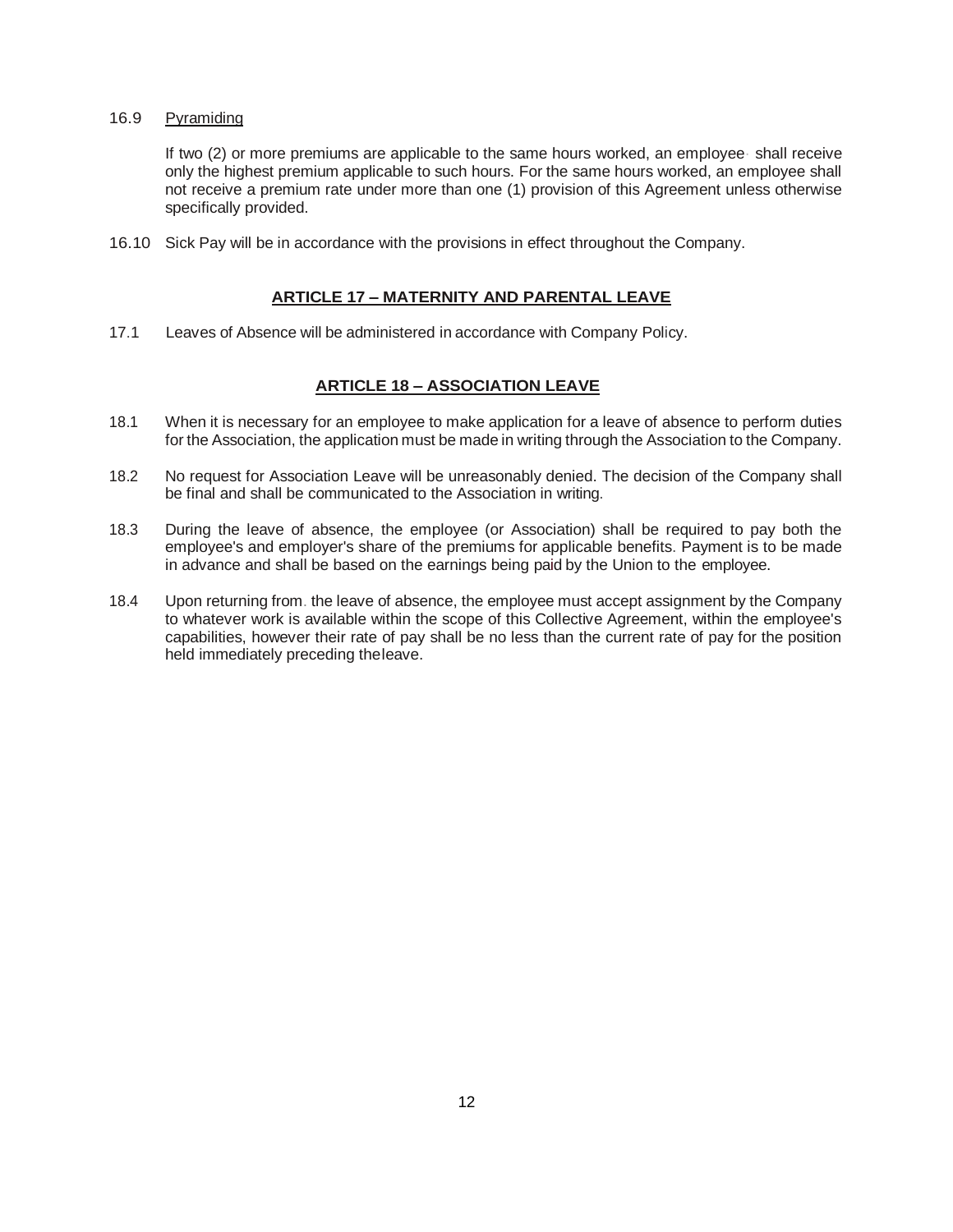## **ARTICLE 19 – TERMINATION OF AGREEMENT**

- 19.1 This Agreement shall be effective from **January 1, 2019** and shall remain in full force up to and including **December 31, 2021** and shall continue in force thereafter unless in any year not more than one hundred and twenty (120) days and not less than sixty (60) days before the date of its termination, either party shall furnish the other with notice of intention to amend this Agreement. Both parties agree to commence negotiations within thirty (30) days from date of notice.
- 19.2 If notice to negotiate has been given by either party prior to date of termination, this Agreement shall remain in full force and effect during any period of negotiations, in accordance with the provisions of the Labour Relations Code.
- 19.3 In the event that the Company and the Association wish to alter any Article or Attachment during the term of this Agreement, the parties may, by mutual agreement, negotiate such alterations.
- 19.4 Terms and conditions of this agreement are intended to have effect on the date of ratification or upon formal acceptance by employees represented by the UUWA.

| Signed on behalf of<br>TRANSALTA GENERATION PARTNERSHIP | Signed on behalf of<br>UNITED UTILITY WORKERS ASSOCIATION OF<br><b>CANADA</b> |
|---------------------------------------------------------|-------------------------------------------------------------------------------|
| Mark Johnson                                            | Waylon Pye                                                                    |
| Lloyd Bures                                             | Sheldon Kerr                                                                  |
|                                                         | Sonia Piche'                                                                  |
|                                                         | <b>Darlene Cardinal</b>                                                       |
|                                                         | Mike Smilski                                                                  |
| As Agreed by the parties on the<br>day of               | 2020.                                                                         |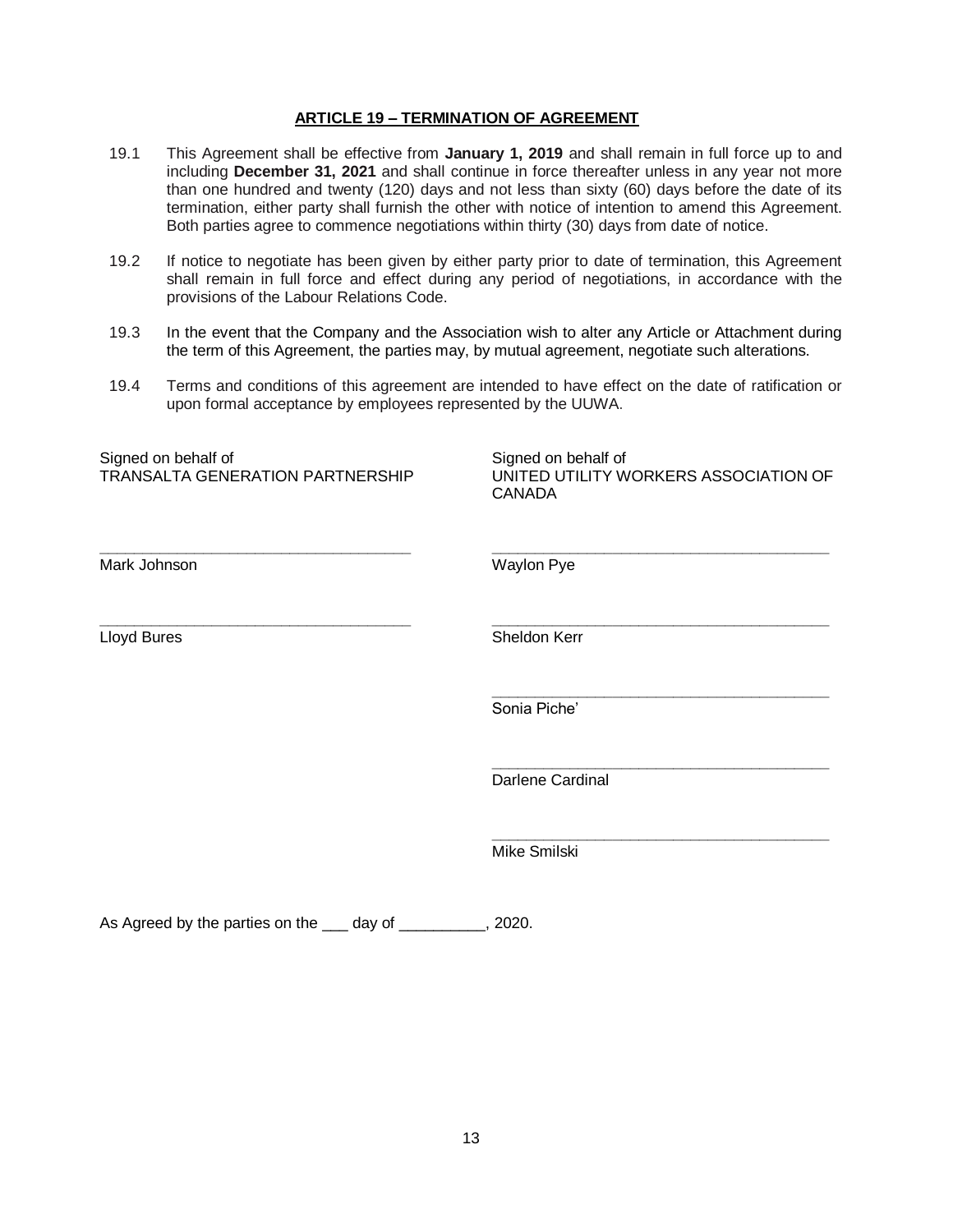# **PAY SCHEDULES**

| <b>Business Services</b>    |                                          |  |  |  |  |
|-----------------------------|------------------------------------------|--|--|--|--|
| <b>Level B1</b>             | <b>Plant Clerk I</b>                     |  |  |  |  |
| <b>Level B2</b>             | No classification at this time           |  |  |  |  |
|                             | <b>Administrative Assistant</b>          |  |  |  |  |
| Level B <sub>3</sub>        | <b>Assistant Category Buyer</b>          |  |  |  |  |
|                             | <b>Plant Clerk II</b>                    |  |  |  |  |
|                             | <b>Materials Analyst</b>                 |  |  |  |  |
| <b>Level B4</b>             | <b>Training Analyst</b>                  |  |  |  |  |
|                             | <b>Administrator-Document Control</b>    |  |  |  |  |
| <b>Level B5</b>             | <b>Category Buyer</b>                    |  |  |  |  |
| <b>Operational Services</b> |                                          |  |  |  |  |
| Level O1                    | No classification at this time           |  |  |  |  |
| Level O <sub>2</sub>        | <b>Warehouse Person</b>                  |  |  |  |  |
| Level O <sub>3</sub>        | No classification at this time           |  |  |  |  |
| Level O4                    | <b>Senior Warehouse Person</b>           |  |  |  |  |
| Level O5                    | No classification at this time           |  |  |  |  |
| <b>Technical Services</b>   |                                          |  |  |  |  |
| <b>Level T1</b>             | No classification at this time           |  |  |  |  |
|                             | <b>Electronic System Technologist</b>    |  |  |  |  |
| Level T <sub>2</sub>        | <b>Environmental Technologist</b>        |  |  |  |  |
|                             | <b>Hydro Technologist</b>                |  |  |  |  |
|                             | <b>Electronic System Technologist II</b> |  |  |  |  |
| <b>Level T3</b>             | <b>Hydro Technologist II</b>             |  |  |  |  |

|                          | Pay Progression Schedule - January 1, 2019 - December 31, 2019 (1.75% Increase) |                    |                     |                 |                     |                     |                     |                 |                 |                  |                     |
|--------------------------|---------------------------------------------------------------------------------|--------------------|---------------------|-----------------|---------------------|---------------------|---------------------|-----------------|-----------------|------------------|---------------------|
| <b>Position</b><br>Title | Step 1<br>$0-6$                                                                 | Step 2<br>$6 - 12$ | Step 3<br>$12 - 18$ | Step 4<br>18-24 | Step 5<br>$24 - 30$ | Step 6<br>$30 - 36$ | Step 7<br>$36 - 42$ | Step 8<br>42-48 | Step 9<br>48-54 | Step 10<br>54-60 | Step 11<br>After 60 |
|                          | months                                                                          | months             | months              | months          | months              | months              | months              | months          | months          | months           | months              |
| Level B1                 | 20.26<br>S.                                                                     | \$21.94            | \$23.65             | \$25.31         | \$27.02             |                     |                     |                 |                 |                  |                     |
| Level B2                 | \$22.98                                                                         | 24.49<br>S.        | 26.04<br>S.         | \$27.57         | \$29.07             | 30.63<br>S.         |                     |                 |                 |                  |                     |
| Level B3                 | \$24.87                                                                         | \$26.27            | \$27.66             | \$29.03         | \$30.43             | 31.80<br>Ŝ.         | 33.15<br>S.         |                 |                 |                  |                     |
| Level B4                 | 28.09<br>Ŝ.                                                                     | 29.43<br>Ś.        | \$<br>30.77         | \$32.12         | \$33.45             | \$.<br>34.78        | 36.09<br>\$.        | Ś.<br>37.46     |                 |                  |                     |
| Level B5                 | 33.03<br>Ŝ.                                                                     | 34.40<br>\$.       | \$35.82             | \$37.16         | 38.54<br>Ś.         | 39.92<br>\$.        | \$.<br>41.28        | \$<br>42.67     | \$<br>44.05     |                  |                     |
| Level 01                 | 20.27<br>Ŝ.                                                                     | \$<br>21.95        | \$23.65             | \$25.31         | \$27.01             |                     |                     |                 |                 |                  |                     |
| Level O2                 | 22.82<br>\$.                                                                    | 24.75<br>\$.       | 26.64<br>\$.        | \$28.53         | Ś.<br>30.45         |                     |                     |                 |                 |                  |                     |
| Level O3                 | 25.11<br>S.                                                                     | \$.<br>26.78       | \$<br>28.45         | 30.13<br>Ś.     | 31.82<br>Ś.         | 33.49<br>\$.        |                     |                 |                 |                  |                     |
| Level 04                 | 27.96<br>\$.                                                                    | 29.54<br>S.        | 31.09<br>\$.        | 32.64<br>\$.    | 34.19<br>Ś.         | 35.73<br>\$.        | 37.29<br>\$.        |                 |                 |                  |                     |
| Level O5                 | Ŝ.<br>31.03                                                                     | Ś.<br>32.72        | \$<br>34.46         | 36.18<br>S.     | 37.89               | 39.60<br>Ś.         | 41.34<br>S.         |                 |                 |                  |                     |
| Level T1                 | 25.63<br>S.                                                                     | 27.56<br>S.        | 29.45<br>Ŝ.         | 31.35<br>\$.    | 33.23<br>\$.        | 35.14<br>\$.        | 37.04<br>\$.        | 38.92<br>\$.    | \$<br>40.83     | \$<br>42.74      |                     |
| Level T2                 | 28.69<br>S.                                                                     | \$30.62            | \$32.49             | \$34.43         | \$36.35             | 38.23<br>\$.        | 40.14<br>\$.        | \$.<br>42.04    | \$<br>43.99     | \$<br>45.88      | \$.<br>47.80        |
| Level T3                 | \$.<br>38.38                                                                    | Ś.<br>40.20        | \$.<br>42.00        | Ś.<br>43.85     | 45.68<br>\$.        | \$<br>47.51         | \$<br>49.31         | Ś.<br>51.15     |                 |                  |                     |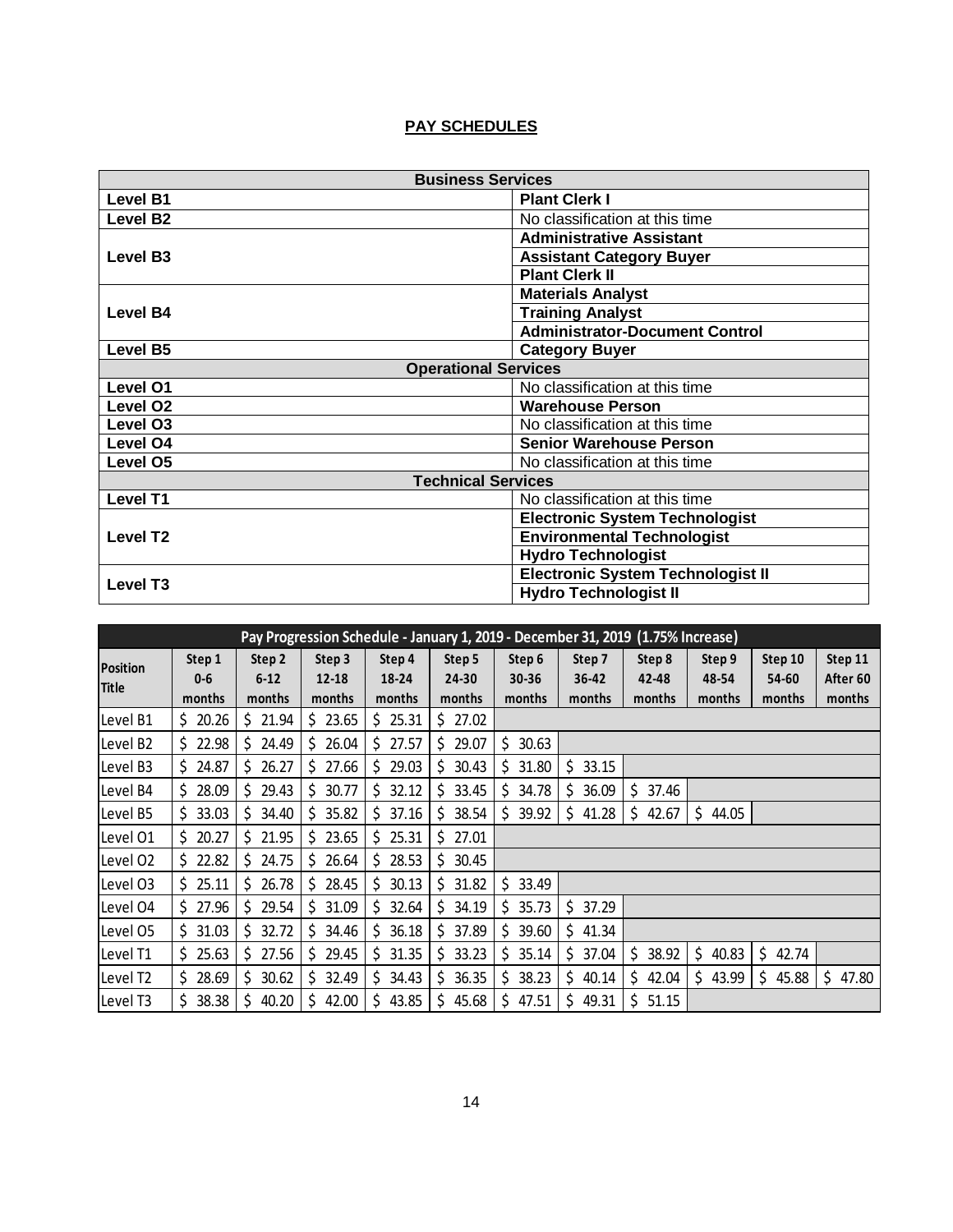# **PAY SCHEDULES**

|                 | Pay Progression Schedule - January 1, 2020 - December 31, 2020 (2.00% Increase) |              |             |             |              |              |             |             |             |             |             |
|-----------------|---------------------------------------------------------------------------------|--------------|-------------|-------------|--------------|--------------|-------------|-------------|-------------|-------------|-------------|
| <b>Position</b> | Step 1                                                                          | Step 2       | Step 3      | Step 4      | Step 5       | Step 6       | Step 7      | Step 8      | Step 9      | Step 10     | Step 11     |
| Title           | $0-6$                                                                           | $6-12$       | $12 - 18$   | 18-24       | 24-30        | 30-36        | 36-42       | 42-48       | 48-54       | 54-60       | After 60    |
|                 | months                                                                          | months       | months      | months      | months       | months       | months      | months      | months      | months      | months      |
| Level B1        | 20.66<br>S.                                                                     | \$22.38      | \$24.12     | \$25.81     | \$27.57      |              |             |             |             |             |             |
| Level B2        | \$23.43                                                                         | 24.98<br>\$  | 26.56<br>\$ | \$28.13     | \$29.65      | \$.<br>31.24 |             |             |             |             |             |
| Level B3        | \$25.37                                                                         | \$26.80      | \$28.21     | \$29.61     | \$31.04      | \$32.43      | 33.81<br>\$ |             |             |             |             |
| Level B4        | 28.66<br>Ś.                                                                     | \$<br>30.01  | \$<br>31.38 | \$<br>32.76 | \$<br>34.11  | Ś.<br>35.47  | 36.81<br>\$ | \$<br>38.21 |             |             |             |
| Level B5        | 33.69<br>\$.                                                                    | \$35.09      | \$<br>36.53 | \$<br>37.90 | \$.<br>39.31 | \$<br>40.71  | \$<br>42.11 | \$<br>43.53 | \$<br>44.93 |             |             |
| Level 01        | 20.67<br>Ś.                                                                     | 22.39<br>\$  | 24.12<br>\$ | \$<br>25.81 | \$27.55      |              |             |             |             |             |             |
| Level 02        | 23.28<br>Ś.                                                                     | 25.24<br>\$  | \$<br>27.17 | Ŝ.<br>29.10 | \$31.06      |              |             |             |             |             |             |
| Level O3        | 25.61<br>\$                                                                     | 27.32<br>\$. | \$<br>29.02 | 30.73<br>\$ | \$<br>32.45  | \$.<br>34.16 |             |             |             |             |             |
| Level 04        | 28.52<br>Ś.                                                                     | \$<br>30.13  | \$<br>31.72 | \$<br>33.29 | \$.<br>34.87 | 36.45<br>\$. | 38.04<br>\$ |             |             |             |             |
| Level 05        | Ś.<br>31.65                                                                     | \$<br>33.38  | 35.15<br>\$ | \$<br>36.91 | 38.65<br>\$. | \$<br>40.39  | 42.17<br>\$ |             |             |             |             |
| Level T1        | 26.14<br>S.                                                                     | 28.12<br>\$  | \$<br>30.04 | \$<br>31.98 | \$.<br>33.90 | 35.85<br>\$. | 37.78<br>\$ | \$<br>39.70 | \$<br>41.65 | \$<br>43.59 |             |
| Level T2        | 29.27<br>\$                                                                     | \$<br>31.23  | \$<br>33.14 | \$<br>35.12 | \$<br>37.07  | \$<br>38.99  | 40.94<br>\$ | \$<br>42.88 | \$<br>44.87 | \$<br>46.80 | \$<br>48.76 |
| Level T3        | Ś.<br>39.15                                                                     | \$<br>41.01  | \$<br>42.84 | 44.73       | \$.<br>46.59 | \$.<br>48.46 | 50.29<br>\$ | Ś.<br>52.17 |             |             |             |

|                 | Pay Progression Schedule - January 1, 2021 - December 31, 2021 (2.00% Increase) |              |             |                        |              |              |              |              |             |             |             |
|-----------------|---------------------------------------------------------------------------------|--------------|-------------|------------------------|--------------|--------------|--------------|--------------|-------------|-------------|-------------|
| <b>Position</b> | Step 1                                                                          | Step 2       | Step 3      | Step 4                 | Step 5       | Step 6       | Step 7       | Step 8       | Step 9      | Step 10     | Step 11     |
| Title           | $0-6$                                                                           | $6 - 12$     | $12 - 18$   | 18-24                  | 24-30        | $30 - 36$    | $36 - 42$    | 42-48        | 48-54       | 54-60       | After 60    |
|                 | months                                                                          | months       | months      | months                 | months       | months       | months       | months       | months      | months      | months      |
| Level B1        | \$21.08                                                                         | \$22.82      | \$24.60     | \$26.33                | \$28.12      |              |              |              |             |             |             |
| Level B2        | 23.90<br>S.                                                                     | \$.<br>25.48 | \$<br>27.09 | 28.69<br>S             | 30.24<br>Ś.  | \$<br>31.86  |              |              |             |             |             |
| Level B3        | 25.87<br>\$.                                                                    | Ś.<br>27.33  | \$<br>28.77 | Ś.<br>30.20            | Ś.<br>31.66  | 33.08<br>\$. | 34.49<br>S.  |              |             |             |             |
| Level B4        | 29.23<br>\$.                                                                    | \$<br>30.61  | \$<br>32.01 | 33.42<br>\$            | \$.<br>34.80 | 36.18<br>S.  | 37.55<br>S.  | 38.98<br>Ş   |             |             |             |
| Level B5        | 34.36<br>S.                                                                     | \$<br>35.79  | \$37.26     | \$<br>38.66            | \$40.10      | \$41.53      | \$<br>42.95  | \$<br>44.40  | \$<br>45.83 |             |             |
| Level 01        | \$21.09                                                                         | 22.83<br>Ŝ.  | 24.60<br>\$ | 26.33<br>Ŝ             | \$28.11      |              |              |              |             |             |             |
| Level 02        | \$23.74                                                                         | \$25.75      | \$27.71     | Ŝ.<br>29.68            | \$31.68      |              |              |              |             |             |             |
| Level 03        | 26.13<br>S.                                                                     | 27.86<br>S.  | 29.60<br>\$ | 31.35<br>\$            | \$33.10      | 34.84<br>S.  |              |              |             |             |             |
| Level 04        | 29.09<br>Ś.                                                                     | \$.<br>30.73 | \$32.35     | 33.96<br>\$            | \$35.57      | \$.<br>37.18 | \$<br>38.80  |              |             |             |             |
| Level 05        | 32.29<br>Ś.                                                                     | Ś.<br>34.04  | \$<br>35.86 | 37.64<br><sub>S</sub>  | 39.42<br>Ś.  | \$41.20      | 43.01<br>Ś.  |              |             |             |             |
| Level T1        | \$26.67                                                                         | \$.<br>28.68 | \$30.64     | 32.62<br>$\frac{1}{2}$ | \$34.57      | 36.56<br>\$. | 38.53<br>\$. | \$.<br>40.49 | \$<br>42.48 | \$<br>44.46 |             |
| Level T2        | 29.85<br>Ś.                                                                     | \$31.85      | \$33.80     | 35.82<br>\$            | \$.<br>37.81 | 39.77<br>\$. | \$.<br>41.76 | \$<br>43.74  | \$<br>45.76 | \$<br>47.73 | \$<br>49.73 |
| Level T3        | 39.93<br>\$.                                                                    | \$<br>41.83  | \$<br>43.70 | 45.63<br>\$            | \$.<br>47.52 | Ś.<br>49.43  | Ś.<br>51.30  | Ś.<br>53.22  |             |             |             |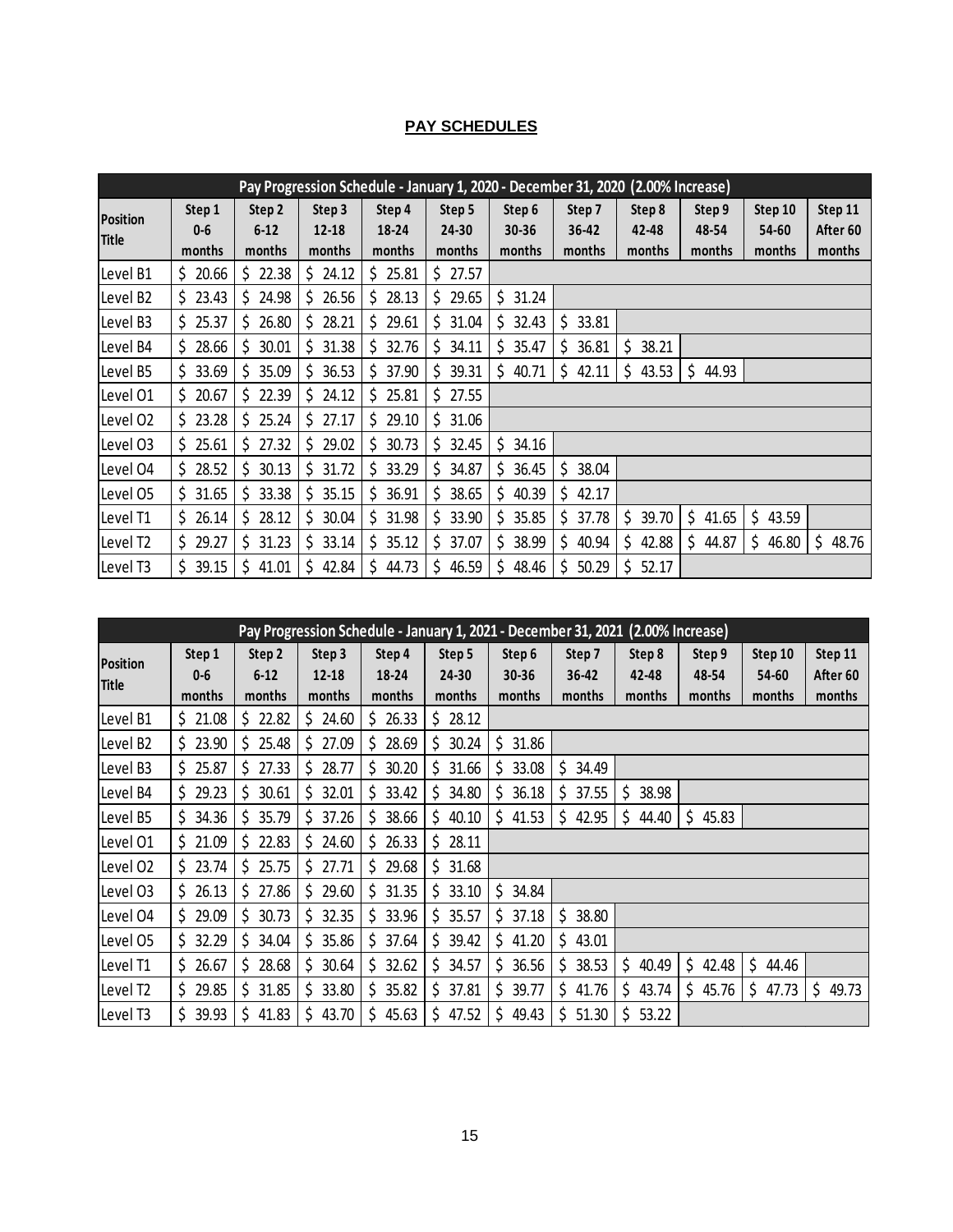# **PAY SCHEDULES (NOTES)**

**The Company and Union (the "Parties") recognize that the Pay Schedule tables (Pay Schedules and Pay Progression Schedule – January 1, 2016 – December 31, 2018) above were derived from the TAGP/UUWA Collective Agreement dated January 1, 2016 to December 31, 2017 ("Agreement") and represent only job classifications utilized by TransAlta Generation Partnership at January 1, 2019. The Parties agree that the Pay Schedules sections of that Agreement will be retained as history if future business needs require the addition of job classifications contained in that Agreement that were not utilized on January 1, 2019.** 

**In addition to maintaining the existing job classifications as a historical reference, the Parties agree that new classifications may be created pending the Company's needs and operations.**

**Additional pay above B4 Step 8 shall be applied, based on performance and/or market demands, to those individuals deemed appropriate by management. General wage increases shall not necessarily apply to performance pay, however pay must be at least three percent (3%) higher than Step 8.** 

**Additional pay above B5 Step 9 shall be applied, based on performance and/or market demands, to those individuals deemed appropriate by management. General wage increases shall not necessarily apply to performance pay, however pay must be at least three percent (3%) higher than Step 9.** 

**Additional pay above T2 Step 11 shall be applied, based on performance and/or market demands, to those individuals deemed appropriate by management. General wage increases shall not necessarily apply to performance pay, however pay must be at least three percent (3%) higher than Step 11.**

**Additional pay above T3 Step 8 shall be applied, based on performance and/or market demands, to those individuals deemed appropriate by management. General wage increases shall not necessarily apply to performance pay, however pay must be at least three percent (3%) higher than Step 8.**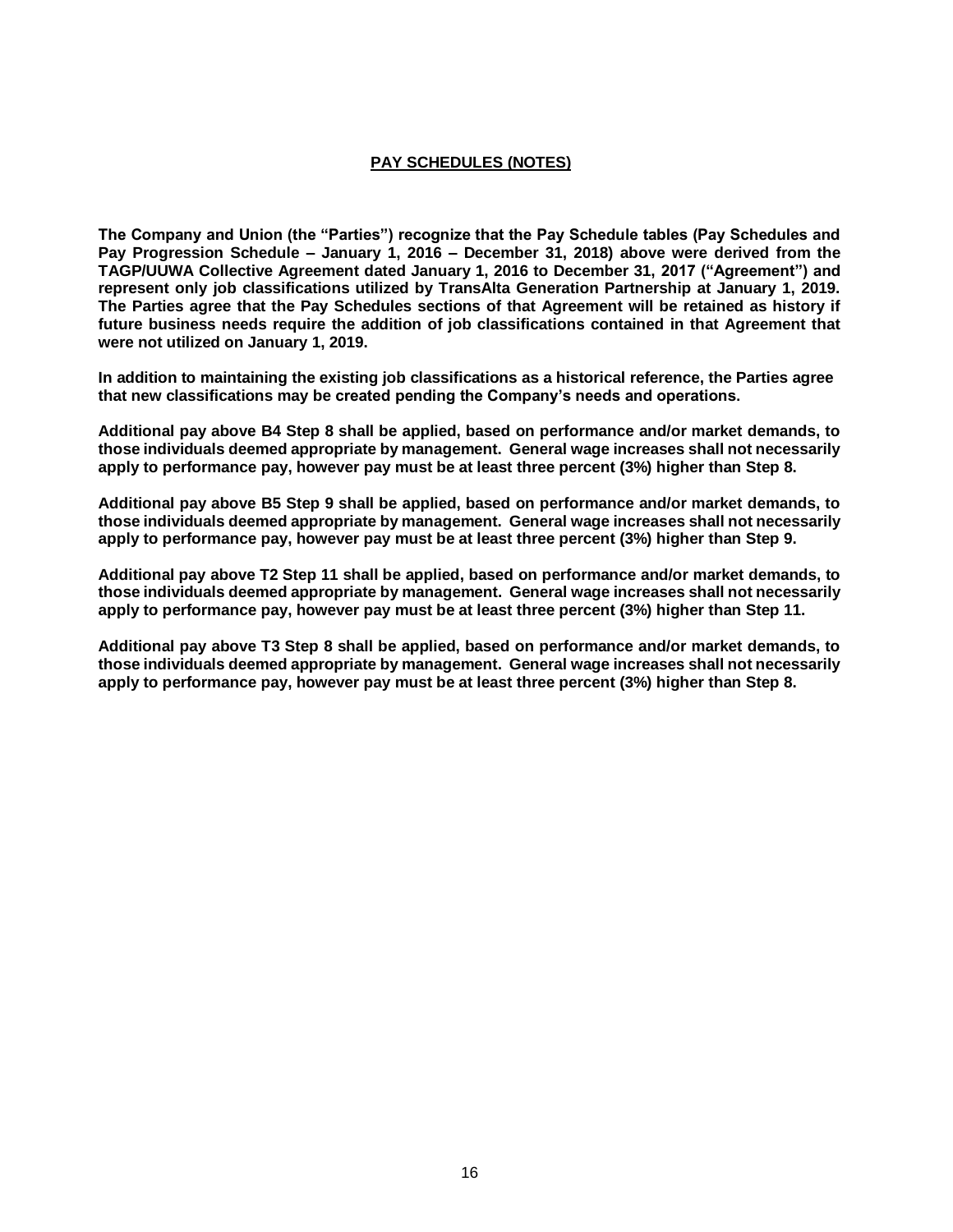# **ATTACHMENTS**

# **ATT. 1 – RELOCATION EXPENSES – IN-SCOPE EMPLOYEES**

Relocation Expenses will be administered as per Corporate Policies and Procedures.

# **ATT. 2 -THE EFFECT OF LAYOFF ON BENEFITS AND VACATION**

## **Purpose**

This Attachment will serve to clarify the effect layoff has on an employee's benefit and vacation entitlements. Also provided are details pertaining to the administration of benefits and vacations in this circumstance.

#### 1. Retirement Pension Plan

a. An employee on layoff will be counseled as to the options available to them.

# 2. Vacation

a. When laid off, an employee would be paid out the vacation the employee had not taken and any accumulated vacation pay owing, from their vacation accrual date to the date of thelayoff.

# 3. Other Benefits

- a. A laid off employee's life insurance coverage ceases following 31 days of layoff. If desired, the employee may convert part or all of the employee's coverage to an individual policy within the thirty-one (31) days following layoff.
- b. Eligibility under the Dental Plan and the Short Term and Long Term Disability Plan cease upon layoff. Entitlement to Alberta Health Care and the Voluntary Major Medical Plan benefits continue to the end of the month in which the employee was laid off.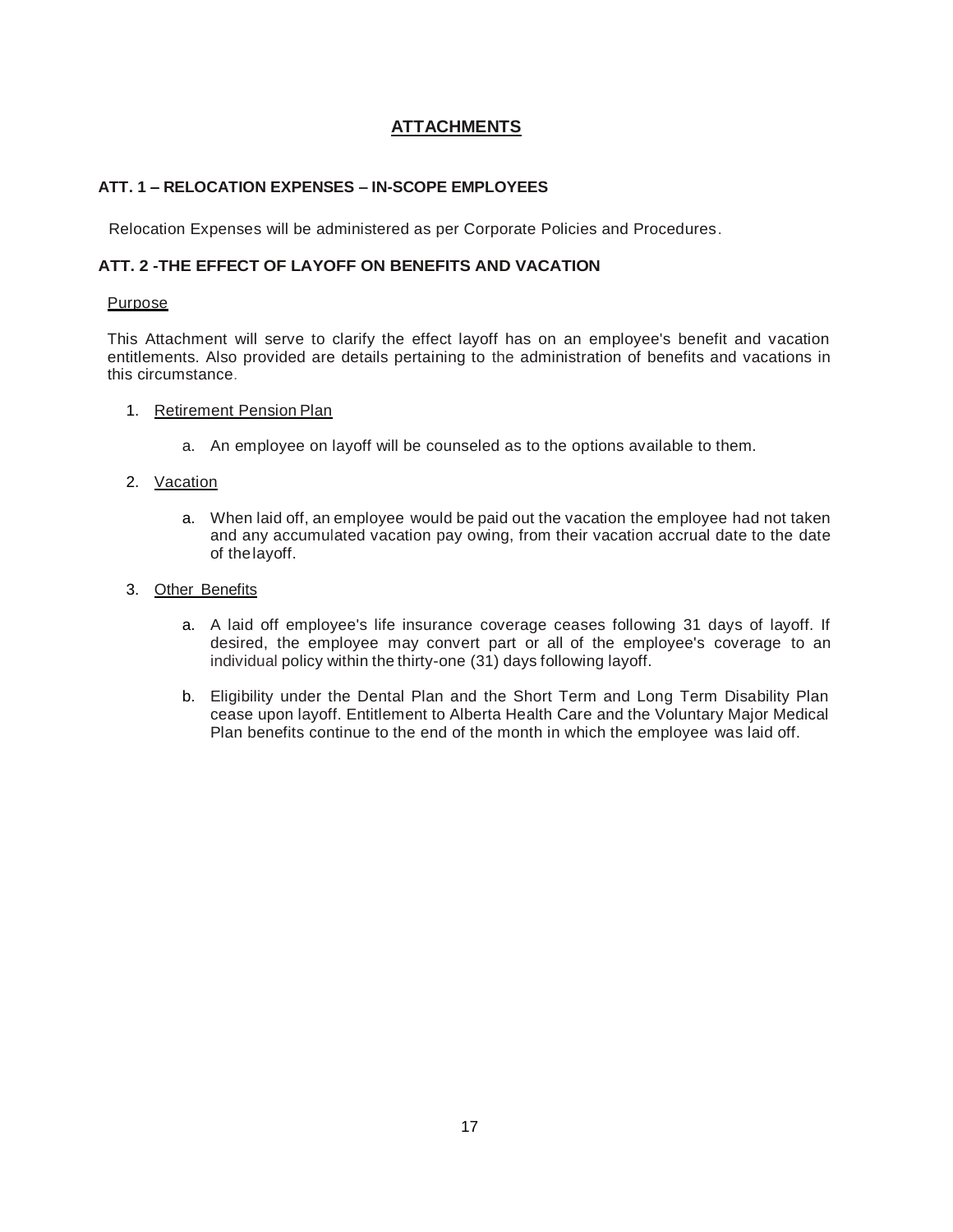# **ATT. 3 - EXTENSIVE OVERNIGHT ABSENCES**

The intent of this provision is to recognize and provide additional vacation to compensate for the disruption and inconvenience resulting from extensive occurrences of overnight absences from home.

Overnight absences in excess of twenty (20) per calendar year will be credited towards additional vacation days as described below.

#### Determining the Amount of Additional Vacation

After reaching twenty (20) nights the employee will be eligible for one additional day vacation for each eight (8) nights absence thereafter. At the end of the calendar year the number of additional vacation days earned will be determined by subtracting twenty (20) from the total overnight absences and dividing by eight (8). Any nights remaining will be carried over to the next year.

For example:

67 absences – 20 = 5 vacation days plus, 7 absences carried over to credited to next year's total 8 nights absent.

No carryover will occur if the total number of absences is less than twenty (20).

For example:

 $18-20$  = 0 vacation days and O carried over. 8

The maximum number of additional days that can be earned is ten (10). No carryover will be credited to the next year's total nights absent if an employee earns the maximum ten (10) days.

#### Scheduling Vacations

The additional days earned will be added to the subsequent year's vacation entitlement and will be administered as per the policy for regular vacation, termination payout will also be administered in accordance with the policy for regular vacation.

#### Some Absences Will Not Be credited

Only overnight absences resulting from the performance of normal duties will be credited in determining additional vacation. For example, absences due to training or departmental meetings will not be credited.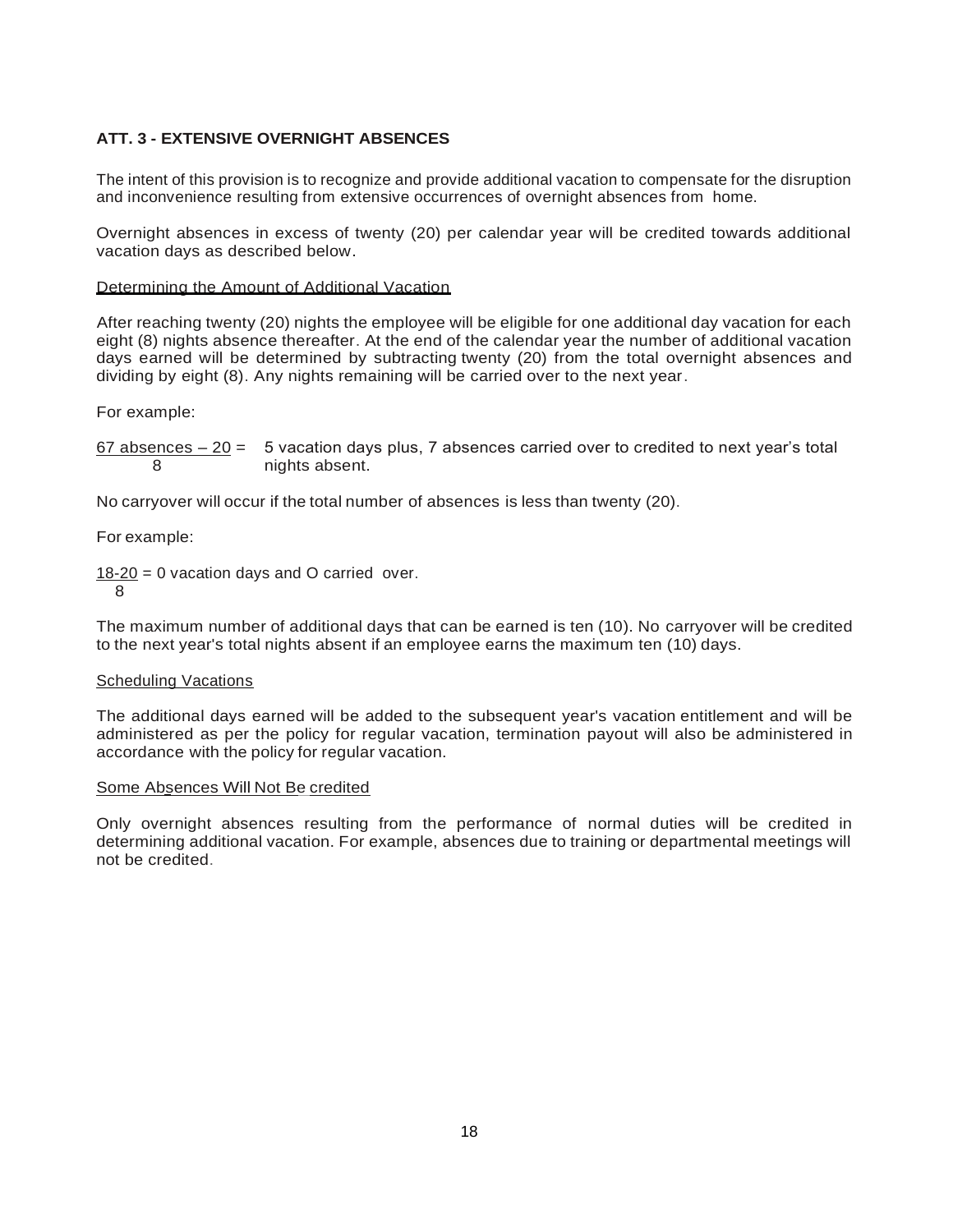#### **FLEXIBLE HOURS OF WORK AGREEMENTS**

#### **BEWEEN, TRANSALTA GENERATION PARTNERSHIP**

#### **AND, THE UNITED UTILITY WORKER'S ASSOCIATION**

The intent of this Letter of Understanding is to recognize that there are personal and work situations for employees and supervisors alike where mutual advantage may be gained from agreement to modify the hours of work contained in the Collective Agreement. Either employees or supervisors can propose flexible hour arrangements.

- 1. Proposals for flexible hours of work will be considered which meet the following conditions of satisfaction:
	- a. Flexible hour agreements will be entered into by employees and supervisors on a voluntary basis.
	- b. In spirit, flexible hours proposals must foresee tangible benefits for the employee and the Company. For example, quality of life of employees, service to customers, quality of work or productivity improvements are tangible benefits where such benefits can be demonstrated.
	- c. All requests to introduce flexible hours of work will receive due consideration from impacted supervisor(s) and employee(s). Where a request is declined, in the spirit of mutual understanding and co-operation, a substantiated explanation will be provided.
	- d. Any agreement to introduce flexible hours of work must include an understanding between the supervisor and employee(s) involved of the hours to be worked, the duration of the agreement and the length of notice required to cancel the agreement. For clarity, the supervisor and employee(s) are encouraged to have a written agreement. The introduction of flexible hours for periods in excess of thirty (30) calendar days shall be in writing, with a copy provided to theAssociation.
	- e. Either party to a flexible hours of work agreement can end the flexible hours of work agreement provided they give the appropriate notice as per condition 1.d above. Neither party shall be discriminated against for declining to participate in a flexible hours of work agreement or for providing notice to end an agreement.
- 2. For purposes of Article 10 of the Collective Agreement the agreed upon hours of work shall become the "scheduled hours of work on a work day". Hours worked outside the agreed upon hours shall be overtime.

Signed on behalf of TransAlta Generation Partnership Signed on behalf of United Utility Workers' Association

Mark Johnson Manager, People Generation Operations

**\_\_\_\_\_\_\_\_\_\_\_\_\_\_\_\_\_\_\_\_\_\_\_\_\_\_\_\_\_\_\_\_\_\_\_**

Waylon Pye Business Representative, UUWA

**\_\_\_\_\_\_\_\_\_\_\_\_\_\_\_\_\_\_\_\_\_\_\_\_\_\_\_\_\_\_**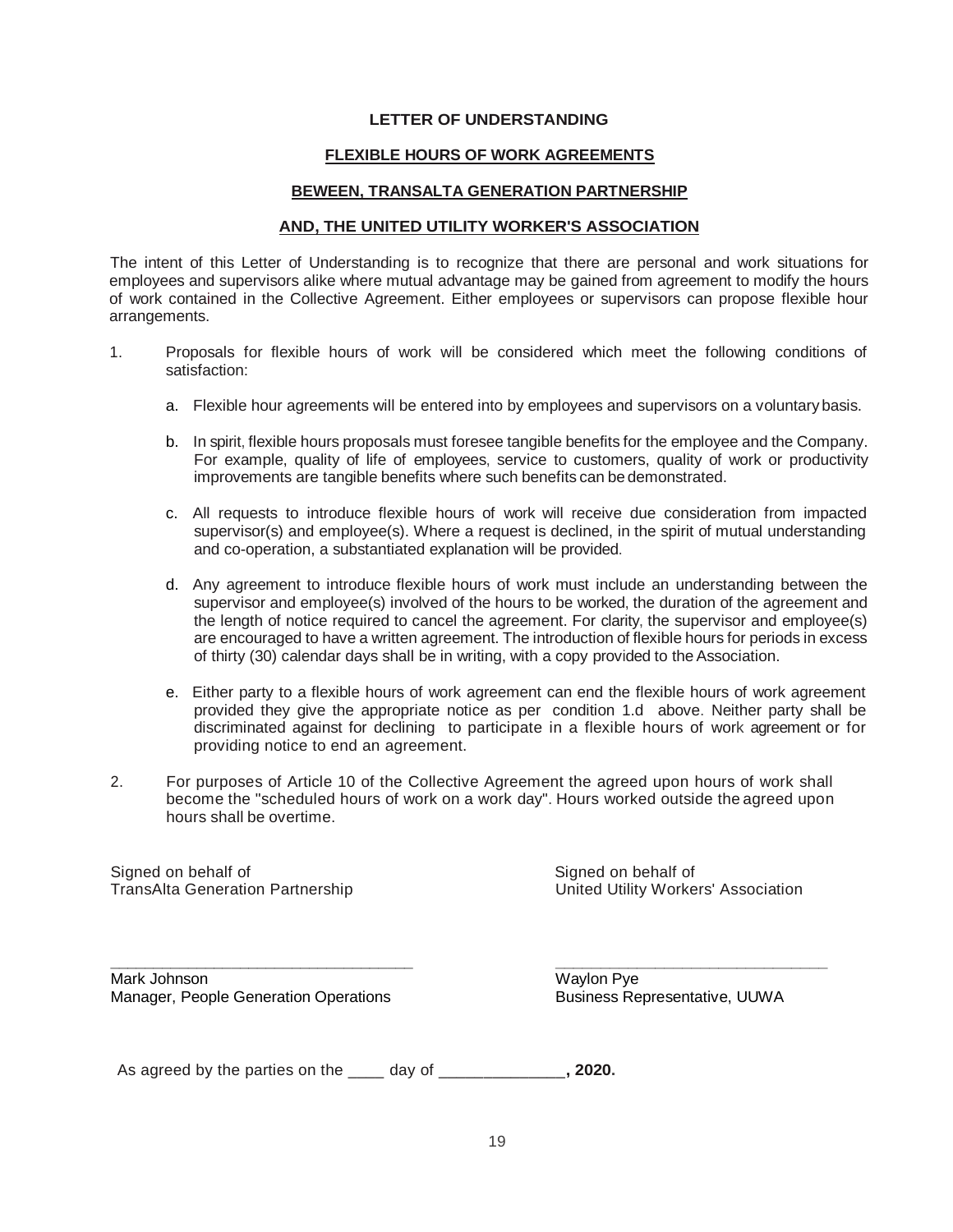#### **JOB SHARING**

#### **BEWEEN, TRANSALTA GENERATION PARTNERSHIP**

#### **AND, THE UNITED UTILITY WORKER'S ASSOCIATION**

Job Share arrangements shall only be implemented with the mutual agreement of the Company, the Association and the employees involved. Such agreement shall be made in writing.

Signed on behalf of TransAlta Generation Partnership Signed on behalf of United Utility Workers' Association

Mark Johnson Manager, People Generation Operations

**\_\_\_\_\_\_\_\_\_\_\_\_\_\_\_\_\_\_\_\_\_\_\_\_\_\_\_\_\_\_\_\_** 

Waylon Pye Business Representative, UUWA

**\_\_\_\_\_\_\_\_\_\_\_\_\_\_\_\_\_\_\_\_\_\_\_\_\_\_\_\_\_\_**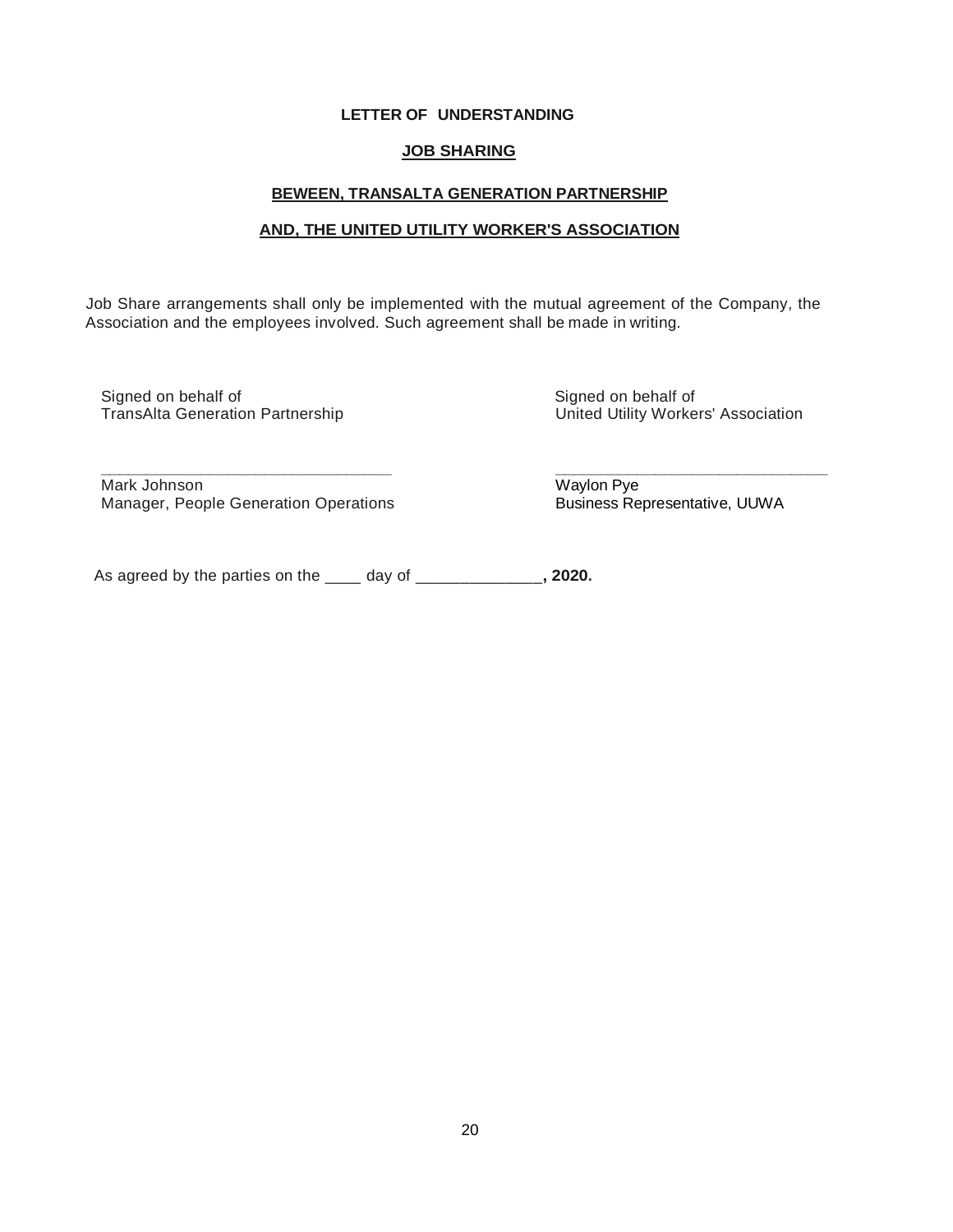#### **PAY STEPS**

#### **BEWEEN, TRANSALTA GENERATION PARTNERSHIP**

#### **AND, THE UNITED UTILITY WORKER'S ASSOCIATION**

The Company and the Association recognize that market demands, or work performance may warrant a wage rate above the end point identified in the collective agreement. Therefore, the Company and the Association agree that:

For all pay scales, additional pay above the last step of the employee's pay level shall be applied, based on performance and/or market demands, to those individuals deemed appropriate by management. General wage increases shall not necessarily apply to performance pay, however, pay must be higher than the last step of the employee's pay level

The Company and Association agree that this Letter of Understanding shall remain in effect for the life of the Collective Agreement.

Signed on behalf of TransAlta Generation Partnership Signed on behalf of United Utility Workers' Association

Mark Johnson Manager, People Generation Operations

**\_\_\_\_\_\_\_\_\_\_\_\_\_\_\_\_\_\_\_\_\_\_\_\_\_\_\_\_\_\_\_\_** 

Waylon Pye Business Representative, UUWA

**\_\_\_\_\_\_\_\_\_\_\_\_\_\_\_\_\_\_\_\_\_\_\_\_\_\_\_\_\_\_**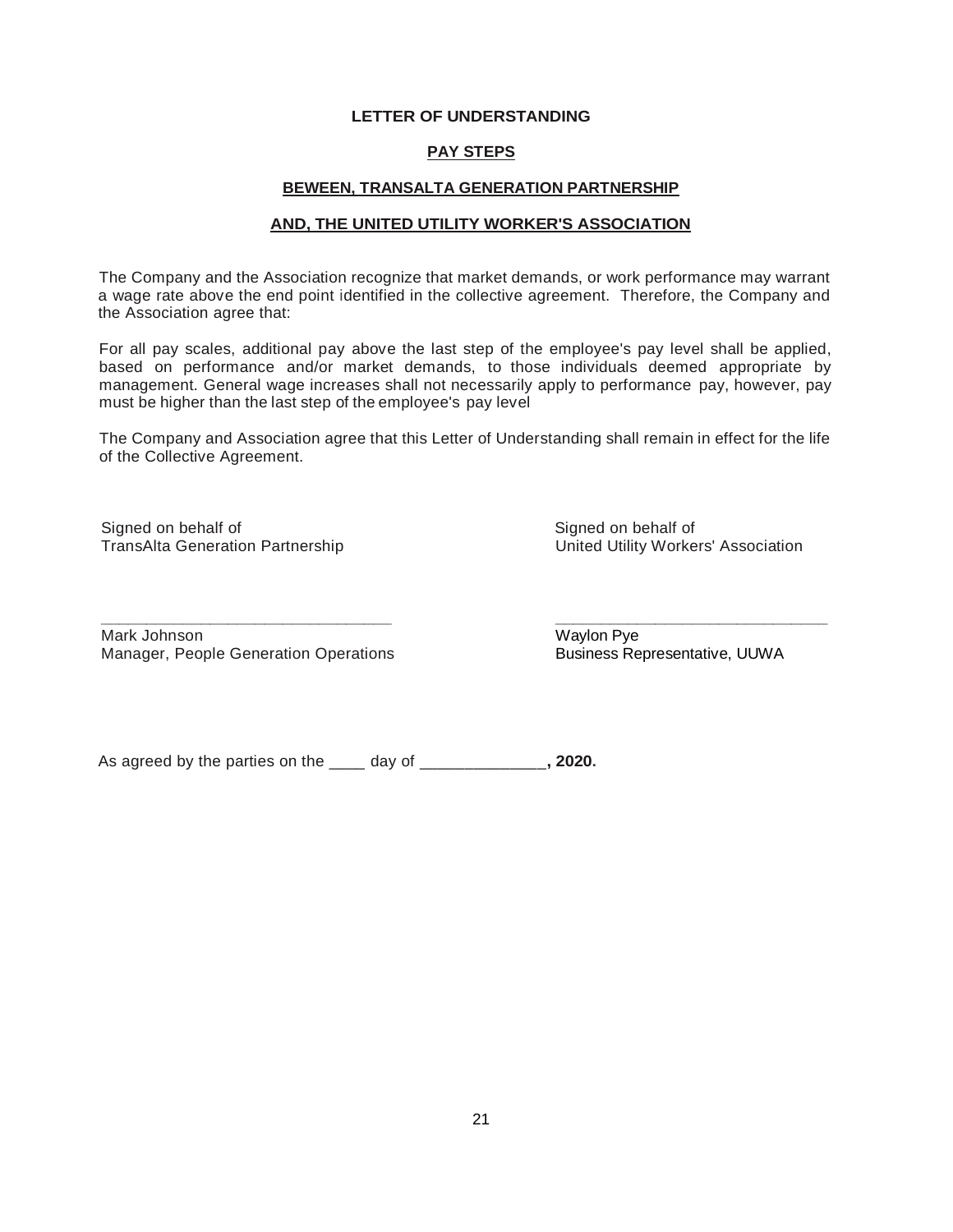# **TRANSITIONS**

# **BEWEEN, TRANSALTA GENERATION PARTNERSHIP**

#### **AND, THE UNITED UTILITY WORKER'S ASSOCIATION**

If the Company wishes to involuntarily transfer a permanent employee to a position in a different town or city which requires the employee to move their principal residence and if the employee declines the transfer in writing and does not accept another position with the Company:

The Company will, on a gratuitous basis, pay the employee the equivalent of two (2) months base salary on or after the employee's last day of employment with the Company.

In the above circumstances, the employee's refusal to accept the transfer will be deemed a resignation from employment with the Company and the employee will forfeit any other rights and entitlements under this Collective Agreement.

Signed on behalf of TransAlta Generation Partnership Signed on behalf of United Utility Workers' Association

**\_\_\_\_\_\_\_\_\_\_\_\_\_\_\_\_\_\_\_\_\_\_\_\_\_\_\_\_\_\_\_\_**  Mark Johnson Manager, People Generation Operations

Waylon Pye Business Representative, UUWA

**\_\_\_\_\_\_\_\_\_\_\_\_\_\_\_\_\_\_\_\_\_\_\_\_\_\_\_\_\_\_**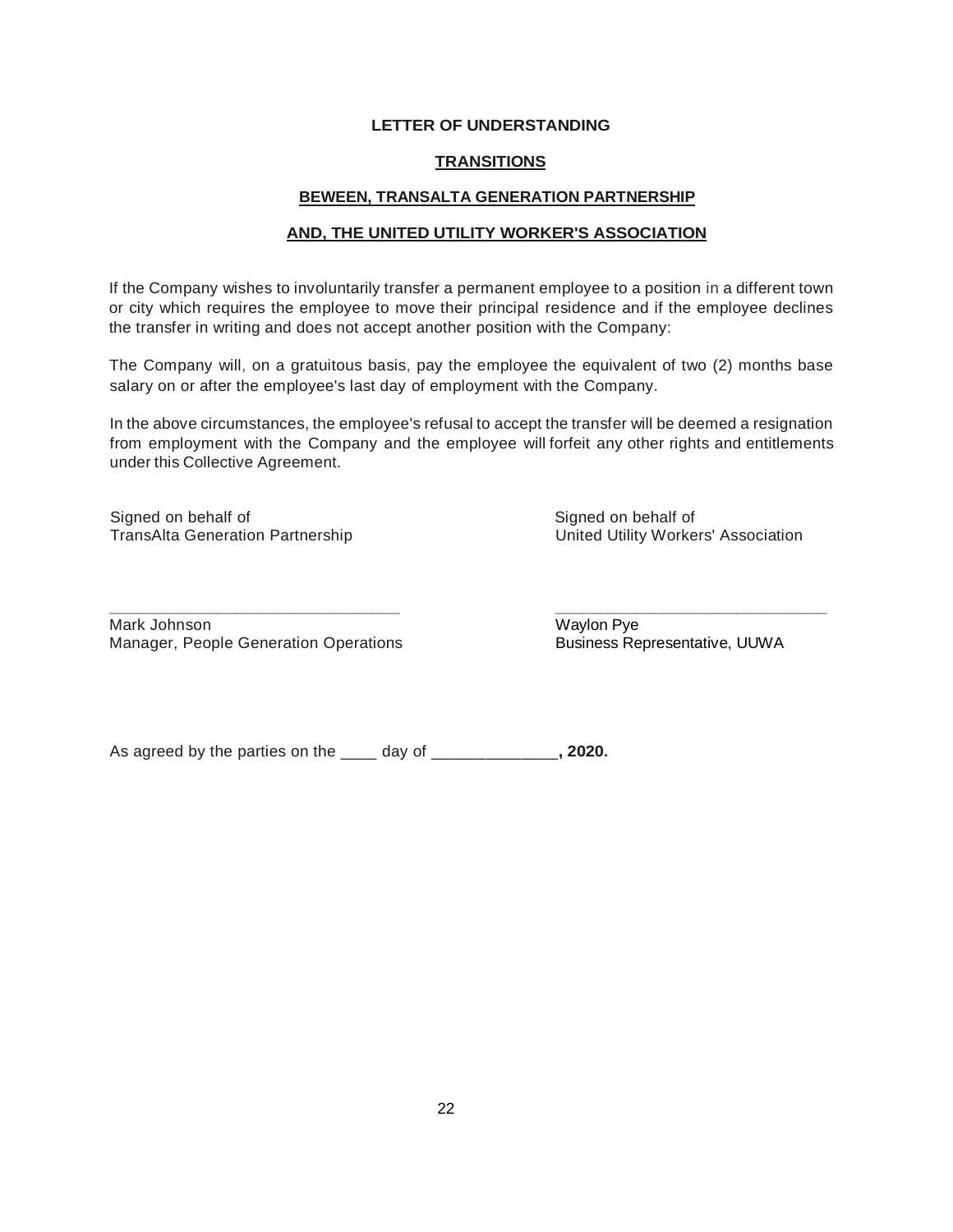# **CONTRACTING OUT**

# **BEWEEN, TRANSALTA GENERATION PARTNERSHIP**

# **AND, THE UNITED UTILITY WORKER'S ASSOCIATION**

**This Letter of Understanding is not part of any Collective Agreement between the parties.**

**While the following items are outside the actual scope of any Collective Agreement, they are included here to record solutions, clarifications, intents, and/or guidelines produced during the bargaining process. The Employer and the Association expressly agree that these items are outside the Collective Agreement and are not subject to the Grievance Procedure. Unless otherwise agreed by the parties, this Letter of Understanding shall continue in effect for the life of the Collective Agreement. The following items have been agreed upon.**

#### **Contracting Out**

**In addition to the right of the Employer to contract out, contractors may be hired to perform work that otherwise might be considered to fall under the scope of the Association's bargaining rights in the following circumstances:**

- **a. when the skills required are considered special, not available internally, or not available for individual hire in the employment market; or**
- **b. when the work required is for a short-term or project basis, is to cover peak work loads when sufficient internal resources are not available or is to replace internal resources which are being used to complete special assignments.**

**If the Employer intends to use contractors in circumstances other than permitted above, it must first consult with the Association and provide the Association with three month's advance notice of implementing the Employer's intention. As part of this consultation, the Employer must allow the Association a reasonable opportunity to ask questions and propose alternatives, although the decision ultimately rests with the Employer.**

Signed on behalf of Signed on behalf of Signed on behalf of Signed on behalf of Signed on behalf of

TransAlta Generation Partnership North Controller Christian United Utility Workers' Association

**\_\_\_\_\_\_\_\_\_\_\_\_\_\_\_\_\_\_\_\_\_\_\_\_\_\_\_\_\_\_\_\_ \_\_\_\_\_\_\_\_\_\_\_\_\_\_\_\_\_\_\_\_\_\_\_\_\_\_\_\_\_\_\_**  Mark Johnson Waylon Pye Manager, People Generation Operations **Business Representative, UUWA**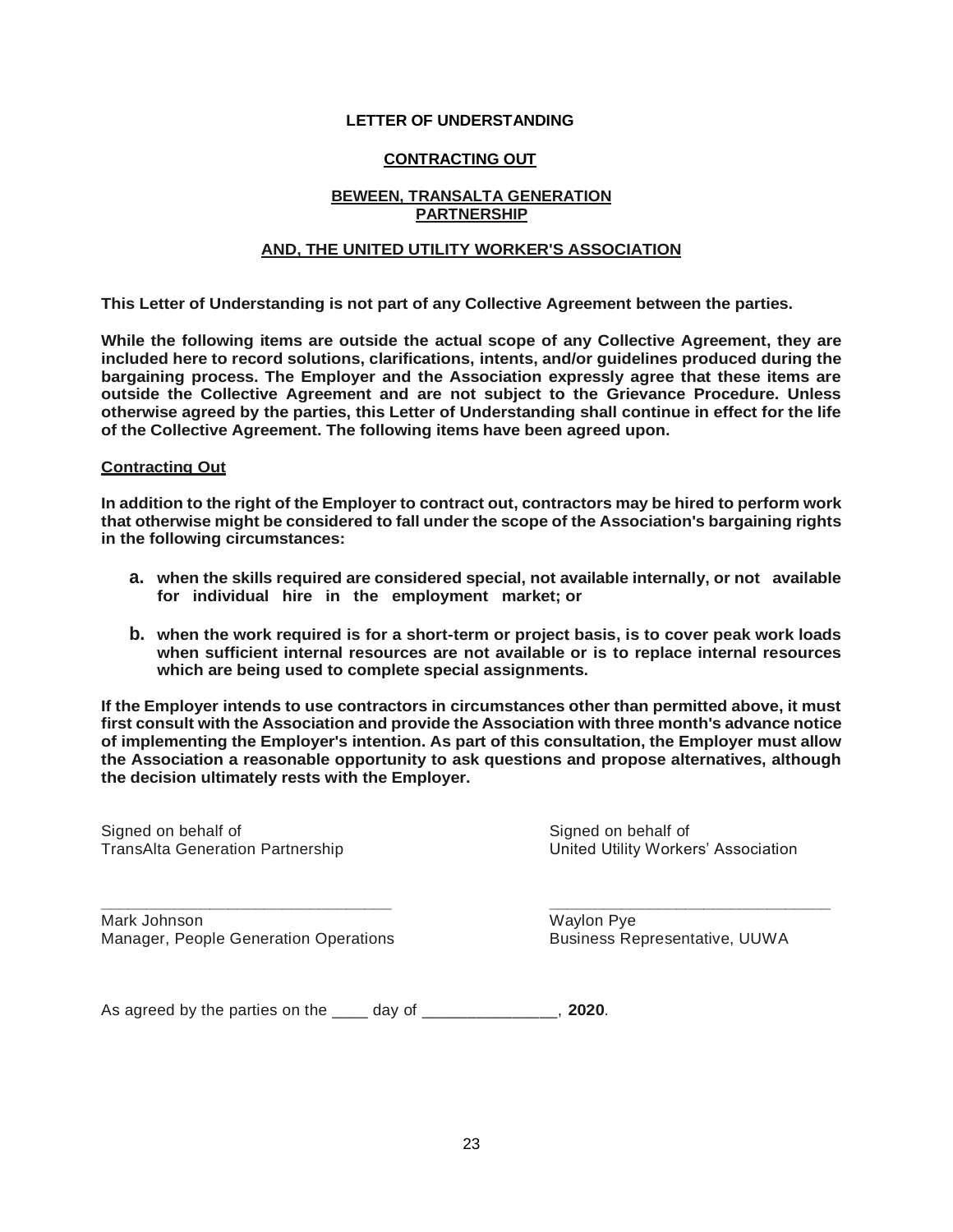#### **MEMORANDUM OF AGREEMENT**

#### **PART-TIME EMPLOYEES**

#### **BEWEEN, TRANSALTA GENERATION PARTNERSHIP**

#### **AND, THE UNITED UTILITY WORKER'S ASSOCIATION**

The following provisions of the Collective Agreement between TransAlta and the United Utility Workers' Association apply to part-time employees:

Article 1 – Spirit of Agreement - amend by adding as following:

The Company and the Association acknowledge the principle of full-time employment while recognizing the value of flexibility through the inclusion of part-time employees in the Collective Agreement.

Article 2 – Recognition

Clause 2.1 – applies

Clause 2.2 – amend by adding as follows:

A "Permanent" employee is a full-time or part-time employee who occupies a position permanently established by the Company and has successfully completed a probationary period equivalent to six (6) months.

A permanent part-time employee is a person who is hired to perform work in a classification covered by this Agreement for an aggregate of not more than nine (9) months for each calendar year of employment. This equates to 1,560 hours per year. Aggregate part-time hours worked will include regular hours worked in an employee's normal position and location. The following hours worked will not be included in the computation of aggregate hours in another position or location; hours to provide coverage for medical purposes; hours on or covering for Association business; hours for training or covering for training purposes.

The Company holds accountability for respecting the part-time hours arrangement. Part-time employees hold accountability for identifying exceptions to aggregate hours. As early as possible, if it appears likely that an assignment may extend beyond an aggregate of nine (9) months in a calendar year, the Company will seek such agreement with the Association. If agreement is not reached, then the Company and the Association share the responsibility to create a mutually acceptable arrangement.

Clause 2.3 – applies

Clause 2.4 – is amended as follows:

A "Probationary" employee is one who, at commencement of employment with the Company, occupies a Permanent or Term position for a trial period equivalent to six (6) months, and whose employment may be terminated at the Company's discretion at any time during this probationary period. A review of such employee's progress shall be made and discussed with the employee before or during the fourth month of employment orequivalent.

Clause 2.5 – applies

Clause 2.6 – applies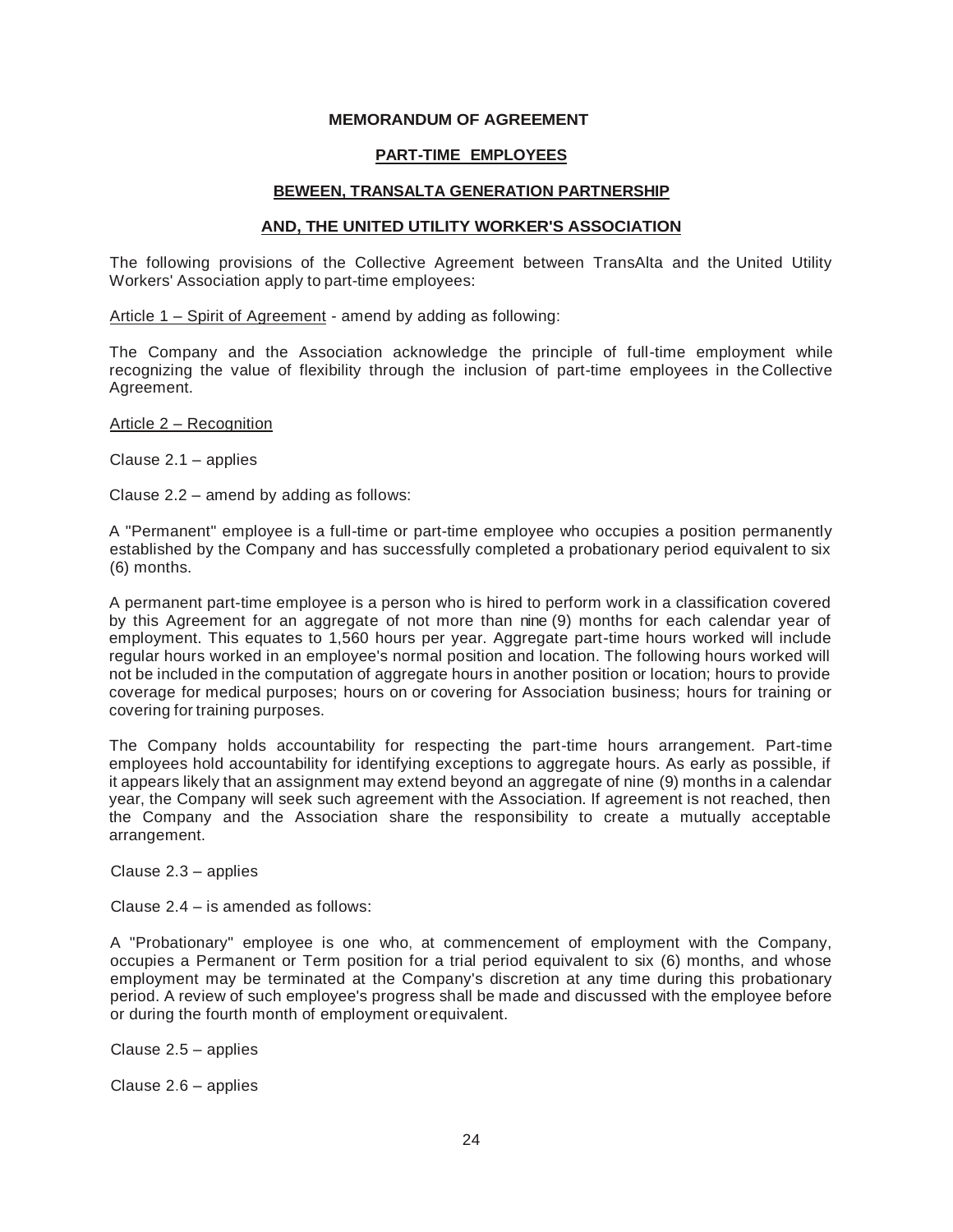#### Article 3 – Association Relationships

Clause 3.1 – amend as follows:

As a condition of employment, all new part-time employees and all part-time employees who have become members of the Association shall pay each month to the Association monies equal to the established monthly dues of the Association.

Clause 3.2 to 3.11 inclusive – applies

Article 4 – applies

Article  $5$  – applies

Article 6 – applies

Article 7 – Promotions, Transfers and Job Postings

#### **Clause 7.1 – applies:**

Clause 7.2 – applies

Clause 7.4 – applies

Clause 7.5 – applies

Clause 7.6 – amend by adding new last paragraph as follows:

A permanent part-time employee's change in status to permanent full-time shall not be considered a promotion under this clause.

Article 8 - Hours of Work – amend in its entirety as follows:

Given the Company need for flexibility in scheduling part-time employees to get the work done, hours of work for individual part-time employees may vary.

The intent of this provision is that prior to January 1 of each calendar year, supervisors and individual part-time employees shall hold a conversation to reach general agreement on the hours to be worked over the coming twelve (12) month period. Such agreement shall not be construed as a gw:1rantee of any minimum nor as a restriction to any maximum hours to be worked.

Working hours and lunch periods will generally be aligned with those of the full-time employees in the same work unit. It is understood that part-time employees may work less than full shifts.

Article 9 - Shift Differential – applies

Article 10 - Overtime – amend in its entirety as follows:

The intent of this Article is to designate working hours for which overtime rates are paid. Outside of the normal hours of the work unit, (a) hours required to be worked shall be paid as overtime and (b) hours offered on a voluntary basis shall be paid overtime only for those hours which exceed the amount of the applicable daily standard.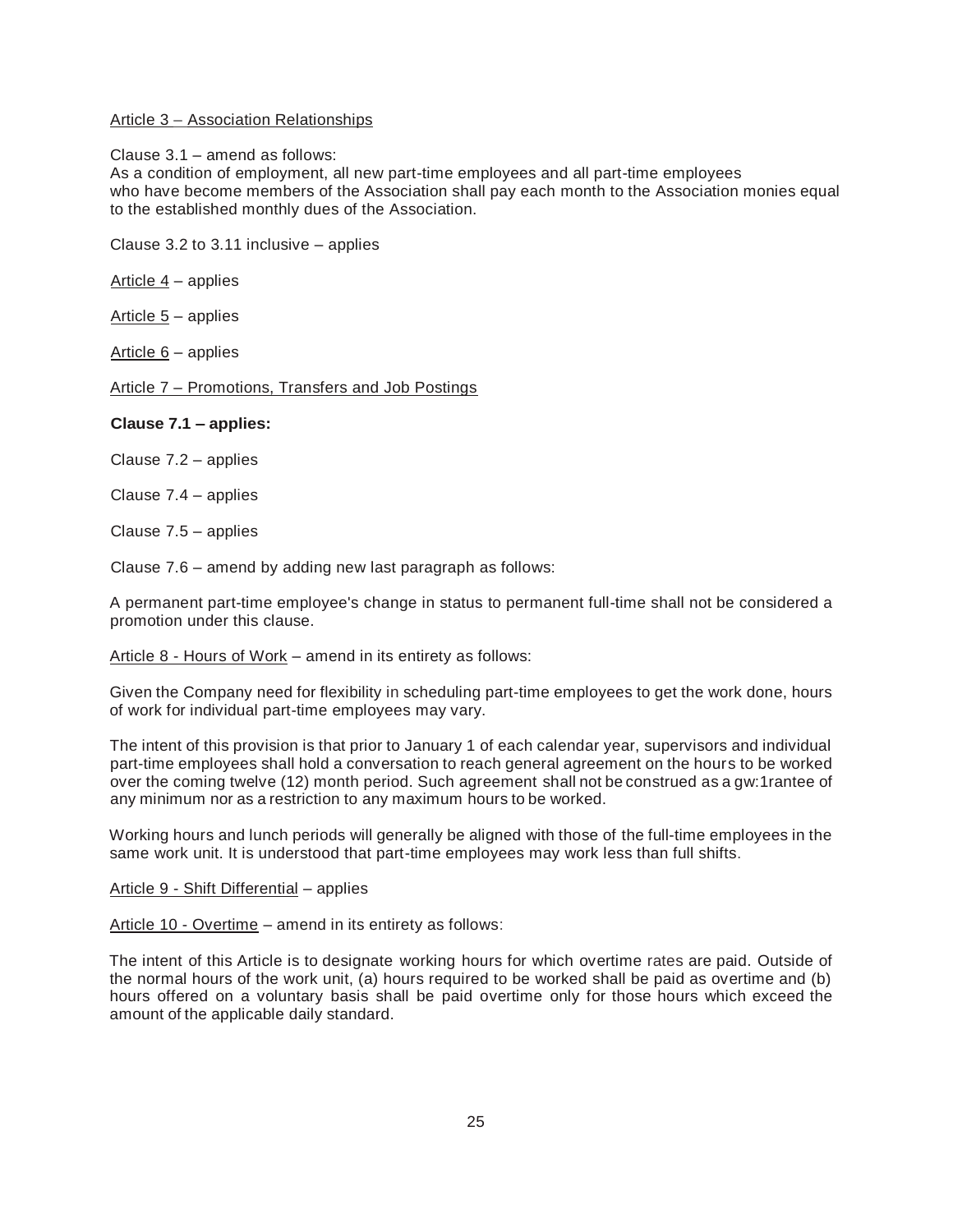#### Office, Area, and Regional Staff

Part-time employees shall receive overtime pay at the rate of two (2) times their regular rate of pay for authorized overtime worked in excess of eight hours per day, or in excess of 40 hours Monday through Saturday, or on Holidays as specified in Article13.1 ofthis Agreement.

Article 11 - Call-Outs – amend by adding as follows:

Part-time employees qualify for this Article if called out for work outside of the normal hours of the work unit.

Article 12 – Standby – applies

Article 14 – Holidays

Clause 14.1 – amend by adding new last paragraph as follows:

Part-time employees who would normally work the day on which a holiday falls will be paid what they would have been paid had they worked. Holiday pay for employees who work irregular days will be at the discretion of the Supervisor.

Clauses 14.2 to 14.5 inclusive apply

Article 15 – Expenses – applies

Article 16 – Salaries, Rates of Pay and Other Payments Clause 16.1,

Clauses 16.3 to 16.8 inclusive – applies

Article 17 – Maternity Leave – applies

Article 18 – Association Leave – applies

Article 19 – Termination of Agreement – applies

PAY SCHEDULES – apply

ATTACHMENTS

Attachment 1 – applies

Attachment  $2$  – amend only as follows:

3. Other Benefits

A laid off part-time employee's life insurance coverage ceases following 31 days of layoff. If desired, the employee may convert part or all of their coverage to an individual policy within the thirty-one (31) days following layoff.

Eligibility under the Dental Plan and the Short Term Disability Plan cease upon layoff. Entitlement to Alberta Health Care and the Voluntary Major Medical Plan benefits continue to the end of the month in which the employee was laid off.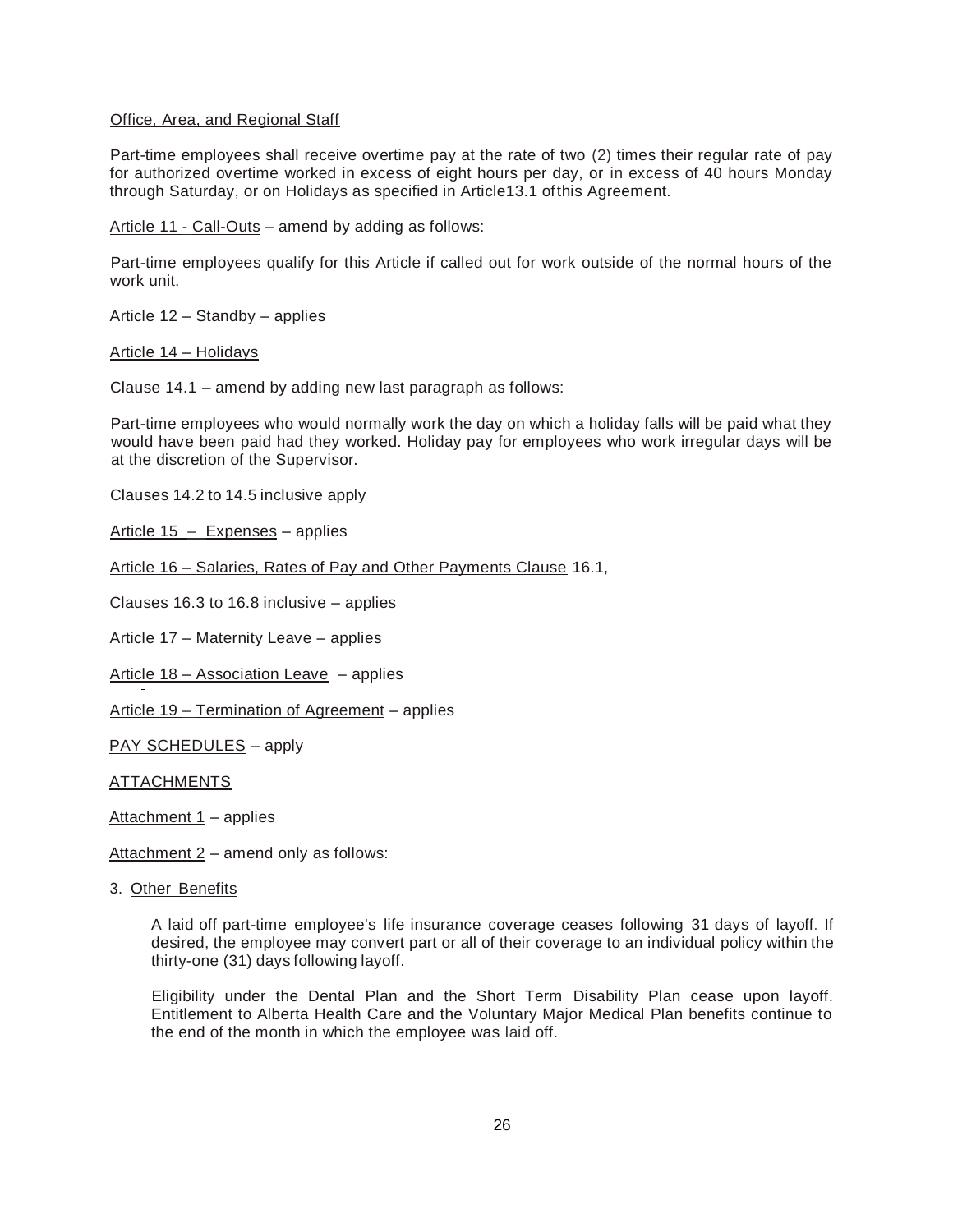# **LETTER OF AGREEMENT**

# **APPENDIX A**

# **BEWEEN, TRANSALTA GENERATION PARTNERSHIP**

#### **AND, THE UNITED UTILITY WORKER'S ASSOCIATION**

This Letter Agreement is not part of any Collective Agreement between the parties.

While the following items are outside the actual scope of any Collective Agreement, they are included here to record solutions, clarifications, intents, and/or guidelines produced during the bargaining process. The Employer and the Association expressly agree that these items are outside the Collective Agreement and are not subject to the Grievance Procedure. Unless otherwise agreed by the parties, this Letter Agreement shall continue in effect **until the completion of the coal-to-gas boiler conversions at Sundance and Keephills (currently scheduled for completion in mid-2022) and for the life of the applicable Collective Agreement. The Employer will notify the Association in writing once the final coal-to-gas conversion schedule is finalized for Sundance and Keephills.** The following items have been agreed upon.

#### **Severance**

- **1. There are two Severance plan's that are available to permanent employee's subject to layoff process. Those are Severance Plan 1 or Severance Plan 2.**
	- **a. Severance Plan 1 will be applied to:**
		- **Permanent employees hired before the execution of this Letter Agreement (successor agreement date) who volunteer for layoff and are voluntarily terminated due to layoff.**
		- **Permanent employees hired after the execution of this Letter Agreement (successor agreement date),**
	- **b. Severance Plan 2 will be applied to:**
		- **Permanent employees hired before the execution of this Letter Agreement (successor agreement date) and are involuntarily terminated due to layoff.**
	- **c. The Employer will determine when layoffs are necessary, the number of impacted employees, and will inform the Association in writing. The Association will canvass employees and give names of volunteers to the Employer. The Employer will consider volunteers submitted by the Association and reserves the right to deny or control the timing of voluntary layoff exits.**
- 2. When the Employer terminates the services of a permanent employee due to layoff, such employee shall receive severance pay or termination notice as per the terms and conditions in the Employer Involuntary Termination and Severance Policy (the "Policy"), as amended from time to time and subject to the following.
- 3. Regardless of any changes which may be made to the Policy, the following severance formula**s** shall be used (instead of any formula within the Policy) when applying the Policy to employees represented by the Association.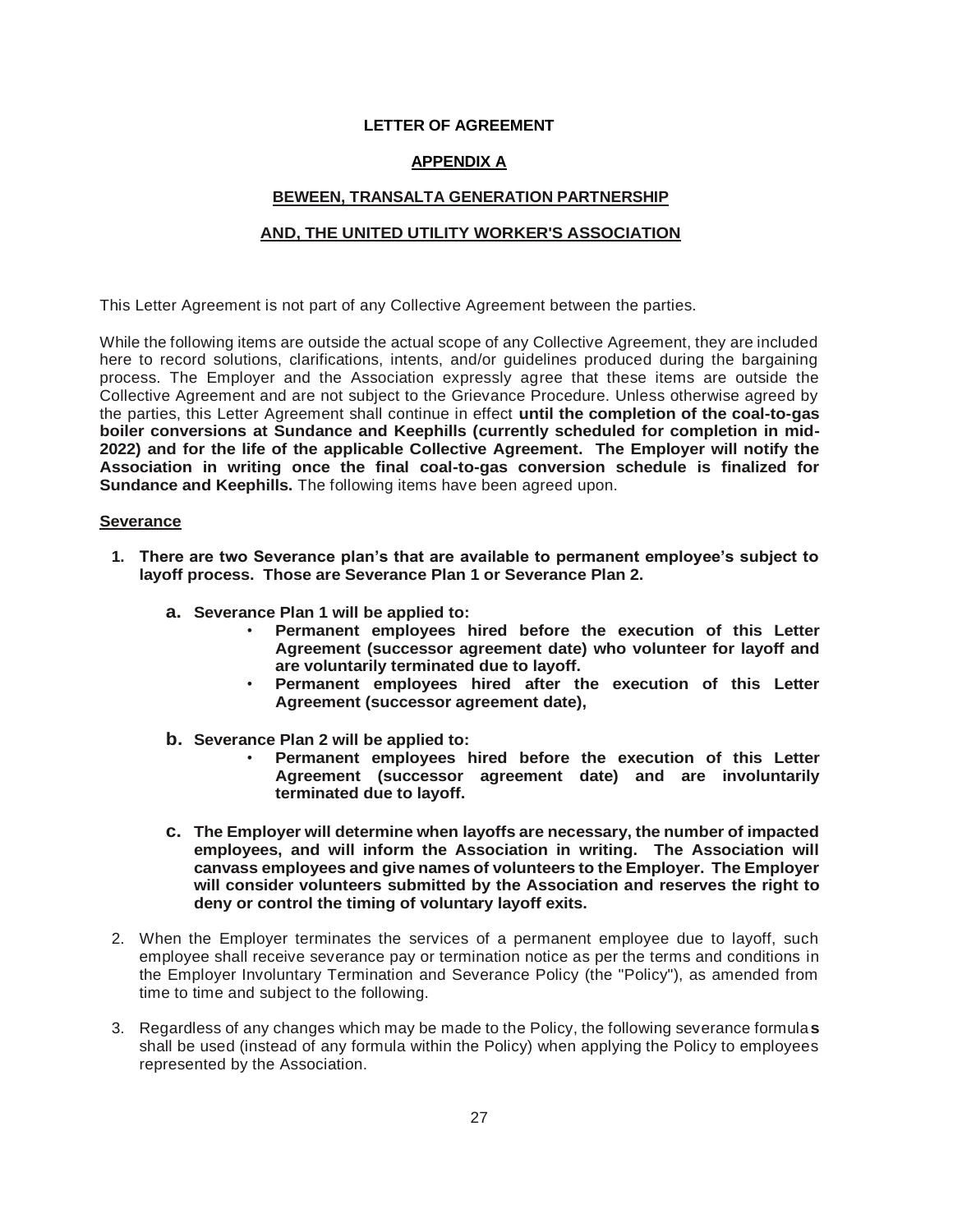| <b>SEVERANCE PLAN 1</b>               |                                                |  |  |  |  |  |
|---------------------------------------|------------------------------------------------|--|--|--|--|--|
| <b>Basic Formula</b>                  | 2-weeks of severance pay for each full year of |  |  |  |  |  |
|                                       | service (partial service year not included)    |  |  |  |  |  |
| <b>Age Enhancement</b>                | 55-59 - add 3-weeks of Severance Pay           |  |  |  |  |  |
|                                       | 60 or older - add 5-weeks of Severance Pay     |  |  |  |  |  |
| <b>Maximum weeks of Severance Pay</b> | 60-weeks                                       |  |  |  |  |  |

| <b>SEVERANCE PLAN 2</b>                                                                |                                                                               |  |  |  |  |  |  |
|----------------------------------------------------------------------------------------|-------------------------------------------------------------------------------|--|--|--|--|--|--|
| <b>Years of Continuous Service</b>                                                     | Months of working notice and/or Severance Pay                                 |  |  |  |  |  |  |
| Less than 1 year (except employees on<br>probation, who will not receive Severance Pay | 1-month                                                                       |  |  |  |  |  |  |
| 1 year or more but less than 6 years                                                   | 1 month per year of service                                                   |  |  |  |  |  |  |
| 6 years or more but less than 10-years                                                 | 6 months plus 3⁄4 of a month for each year in excess<br>of 6 years            |  |  |  |  |  |  |
| 10 years or more but less than 20 years                                                | 9 months plus $\frac{1}{2}$ of a month for each year in excess<br>of 10 years |  |  |  |  |  |  |
| 20 years or more                                                                       | 14 months plus 1/4 of a month for each year in excess<br>of 20 years          |  |  |  |  |  |  |
| Enhancement based on age                                                               | Additional months of notice and/or Severance                                  |  |  |  |  |  |  |
|                                                                                        | Pay                                                                           |  |  |  |  |  |  |
| 45-49                                                                                  | $\frac{1}{2}$ month                                                           |  |  |  |  |  |  |
| 50-54                                                                                  | 1 month                                                                       |  |  |  |  |  |  |
| 55-59                                                                                  | 1 $\frac{1}{2}$ months                                                        |  |  |  |  |  |  |
| 60 or older                                                                            | 2 months                                                                      |  |  |  |  |  |  |

- 4. Other than in respect to the severance formula, the terms and conditions of the Policy shall apply equally to Association and non-union employees in all respects. Aside from this requirement, the Association agrees that it has no input into or control over the Policy.
- 5. In the event of a dispute between the parties regarding an employee termination, any legislative severance or notice requirements must still be provided by the Employer to the employee, except where the termination is alleged to be for just cause.

The Employer may require a signed Release from any employee and the Association before providing any severance monies or termination notice in excess of legislative entitlements. The format of the Release shall be as per the attached Schedule 1.

**\_\_\_\_\_\_\_\_\_\_\_\_\_\_\_\_\_\_\_\_\_\_\_\_\_\_\_\_\_\_\_\_\_\_ \_\_\_\_\_\_\_\_\_\_\_\_\_\_\_\_\_\_\_\_\_\_\_\_\_\_\_\_\_\_\_\_\_\_\_\_\_**

Signed on behalf of Signed on behalf of

TransAlta Generation Partnership United Utility Workers' Association

Mark Johnson Waylon Pye Manager, People Generation Operations Business Representative, UUWA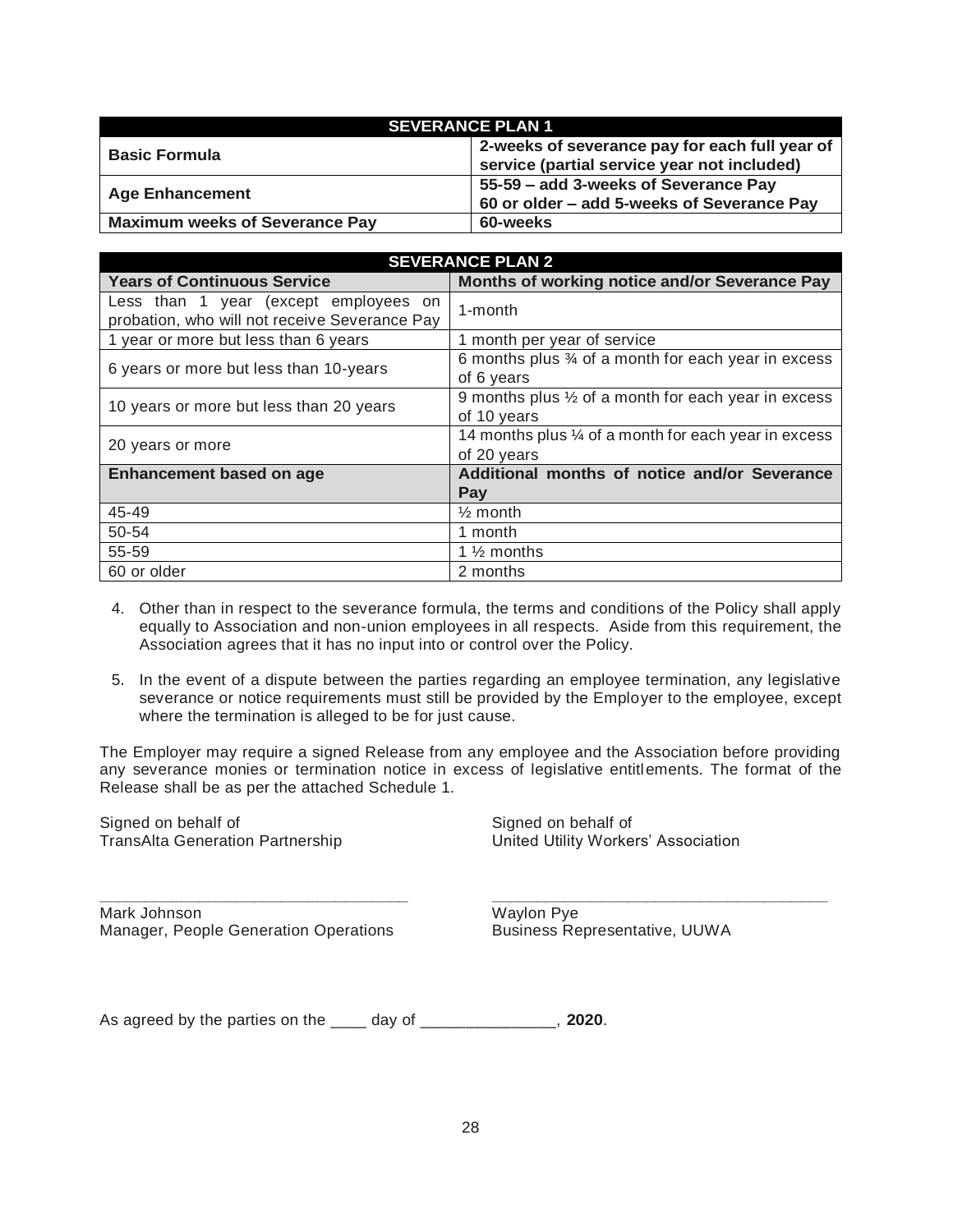As agreed by the parties on the \_\_\_\_ day of \_\_\_\_\_\_\_\_\_\_\_\_\_\_\_, **2020**.

# **GENERAL RELEASE**

| In consideration of the terms and conditions outlined in the |                                                                   | . 20 | letter to me |
|--------------------------------------------------------------|-------------------------------------------------------------------|------|--------------|
| from                                                         | (the "Agreement Letter"), the receipt and sufficiency of which is |      |              |
| hereby acknowledged,                                         | (the "Releasor") and the United Utility Workers"                  |      |              |

Association agree as follows:

- 1. The Releasor hereby releases and forever discharges TransAlta Corporation (the "Employer"), its successors, affiliates, subsidiaries, related entities, personal representatives, shareholders, directors, officers, employees, agents, and assigns (collectively referred to, including the Employer, as the "Released Parties") from any and all grievances, cause or causes of action, suits, complaints, debts, sums of money, dues, expenses, general damages, special damages, costs, claims, and demands of any and every kind whatsoever, including claims under any provincial or federal legislation, which the Releasor has ever had or now has, or which the Releasor's respective heirs, executors, administrators, successors, or assigns hereafter may have against any of the Released Parties, for or by reason of any matter, cause, or thing whatsoever existing up to the present time, and in particular, but without in any way restricting the generality of the foregoing, arising out of the Releasor's employment with the Employer, the termination of such employment, the loss of any medical, disability, insurance, or health plans or benefits under the Agreement Letter, all costs in seeking alternative employment, and all general and special damages which the Releasor might have recovered at law or in equity, or under any statute.
- 2. Neither the Releasor, the Association, nor anyone on the Releasor's behalf will bring any grievance, action, suit, or complaint against the Employer or any of the other Released Parties in respect to the termination of the Releasor's employment or any matter referred to in this Release. The Released Parties are entitled to rely on, and obtain the benefit of, this Release.
- 3. Neither the payment of any settlement monies nor the acceptance of this Release shall be construed as an admission of liability on the part of the Employer, by whom liability is expressly denied.
- 4. The Releasor and the Association acknowledge that the consideration herein will operate as a complete discharge of all obligations of the Released Parties to the Releasor at common law and/or pursuant to any statutory requirement.
- 5. The Releasor and the Association acknowledge that the payments to the Releasor include full compensation and consideration for loss of employment benefits. The Releasor accepts sole responsibility to replace benefits that he/she wishes to continue or exercise conversion privileges where applicable with respect to such benefits. In the event the Releasor becomes disabled, the Releasor covenants not to sue the Employer for insurance or other benefits or loss of same. The Releasor hereby releases the Employer from any further obligations or liabilities arising from employment benefits, subject to the terms of the Agreement Letter.
- 6. The Employer may remit tax and other deductions for income tax, Canada Pension Plan contributions, Employment Insurance contributions, and such other items as required by